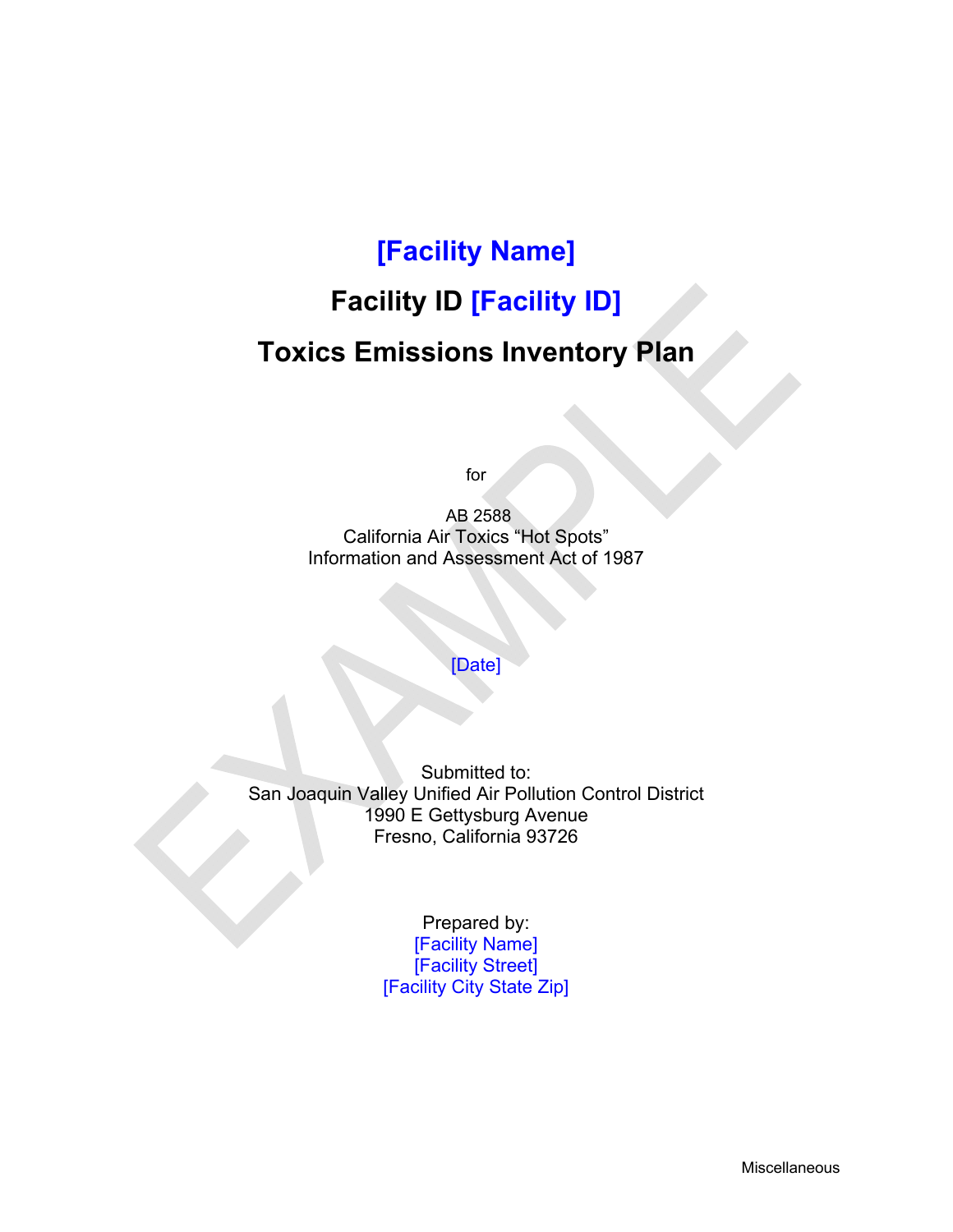# **Table of Contents**

[To update the table of contents, hit F9 and update the entire table. Do not manually change the page numbers.]

| EXAMPLE: External Combustion (Boilers, Dehydrators, Heaters, Dryers),            |                                                                                                                                                                                                                                                                                  |
|----------------------------------------------------------------------------------|----------------------------------------------------------------------------------------------------------------------------------------------------------------------------------------------------------------------------------------------------------------------------------|
|                                                                                  |                                                                                                                                                                                                                                                                                  |
|                                                                                  |                                                                                                                                                                                                                                                                                  |
|                                                                                  |                                                                                                                                                                                                                                                                                  |
| EXAMPLE: Permitted PM <sub>10</sub> Sources: Source-Specific Heading [Change the |                                                                                                                                                                                                                                                                                  |
| EXAMPLE: Permitted VOC Sources: Source-Specific Heading [Change the              |                                                                                                                                                                                                                                                                                  |
|                                                                                  |                                                                                                                                                                                                                                                                                  |
|                                                                                  |                                                                                                                                                                                                                                                                                  |
|                                                                                  |                                                                                                                                                                                                                                                                                  |
|                                                                                  |                                                                                                                                                                                                                                                                                  |
|                                                                                  |                                                                                                                                                                                                                                                                                  |
|                                                                                  |                                                                                                                                                                                                                                                                                  |
|                                                                                  |                                                                                                                                                                                                                                                                                  |
|                                                                                  |                                                                                                                                                                                                                                                                                  |
|                                                                                  |                                                                                                                                                                                                                                                                                  |
|                                                                                  |                                                                                                                                                                                                                                                                                  |
|                                                                                  |                                                                                                                                                                                                                                                                                  |
|                                                                                  |                                                                                                                                                                                                                                                                                  |
|                                                                                  |                                                                                                                                                                                                                                                                                  |
|                                                                                  | EXAMPLE: Turbine IC Engines, Natural Gas and/or LPG (Propane)  6<br>EXAMPLE: Reciprocating IC Engines, Natural Gas and/or LPG (Propane) 8<br>EXAMPLE: Other Permitted Sources [Change the heading title to appropriately<br>EXAMPLE: [Other Permit-Exempt Fugitive Emissions] 15 |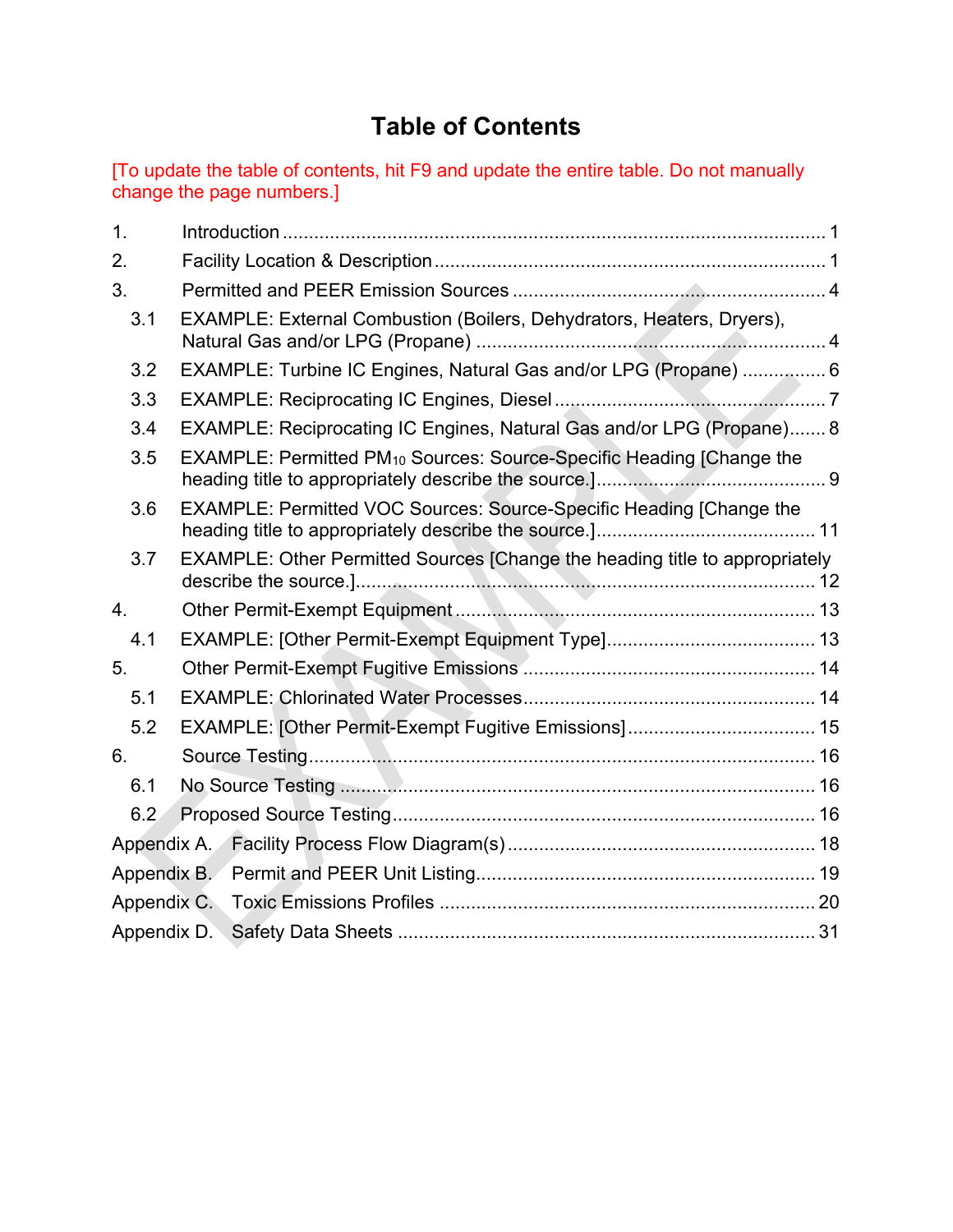## **1. Introduction**

The Air Toxics "Hot Spots" Information and Assessment Act (AB 2588 or the "Act") was enacted in September 1987. Under the Act, stationary sources are required to report the types and quantities of certain toxic substances their facilities routinely release into the air. AB 2588 is designed to provide information to state and local agencies and to the general public on the extent of airborne emissions from stationary sources and the potential public health impacts of those emissions. The San Joaquin Valley Air Pollution Control District (the District) is mandated by the State to implement AB 2588.

On March 6, 2015, The State Office of Environmental Health Hazard Assessment (OEHHA) adopted changes to the Air Toxics Hot Spots Program Guidance Manual for the Preparation of Health Risk Assessments. These revisions were designed to incorporate three technical support documents and to provide enhanced protection of children as required under state law (SB 25, Escutia, 1999). Due to these recent changes, and the corresponding potential increases in calculated health risk, the District notified [Facility Name] that we must be re-evaluated under AB 2588.

Pursuant to the Air Toxics "Hot Spots" Information and Assessment Act of 1987, we have prepared a comprehensive, site-specific Toxics Emissions Inventory Plan. The plan specifies in detail how [Facility Name] will inventory our facility's emissions of all toxic substances on the list of substances subject to the Act. The plan provides a comprehensive and detailed description of the methods that will be used to quantify air releases or potential air releases of listed substances from all points of release. The plan also includes quantification methods which result in accurate and comprehensive characterization of releases and comply with all applicable requirements of the "Hot Spots" regulation.

## **2. Facility Location & Description**

[Indicate the actual location of the facility including the street address. Use Universal Transverse Meridian (UTM) coordinates, a descriptive location, or Mount Diablo Base Meridian location (section, township, and range) if the street address is not available.

Delete examples that do not apply.]

**Example (a): (With a street address.)** 

The facility is located at 1990 E Gettysburg in Fresno, CA.

Example (b): (With a Mount Diablo Base Meridian Location.)

The facility is located at the 31X oil and water treatment plant, within the SW/4 of Section 31, Township 29S, Range 21E.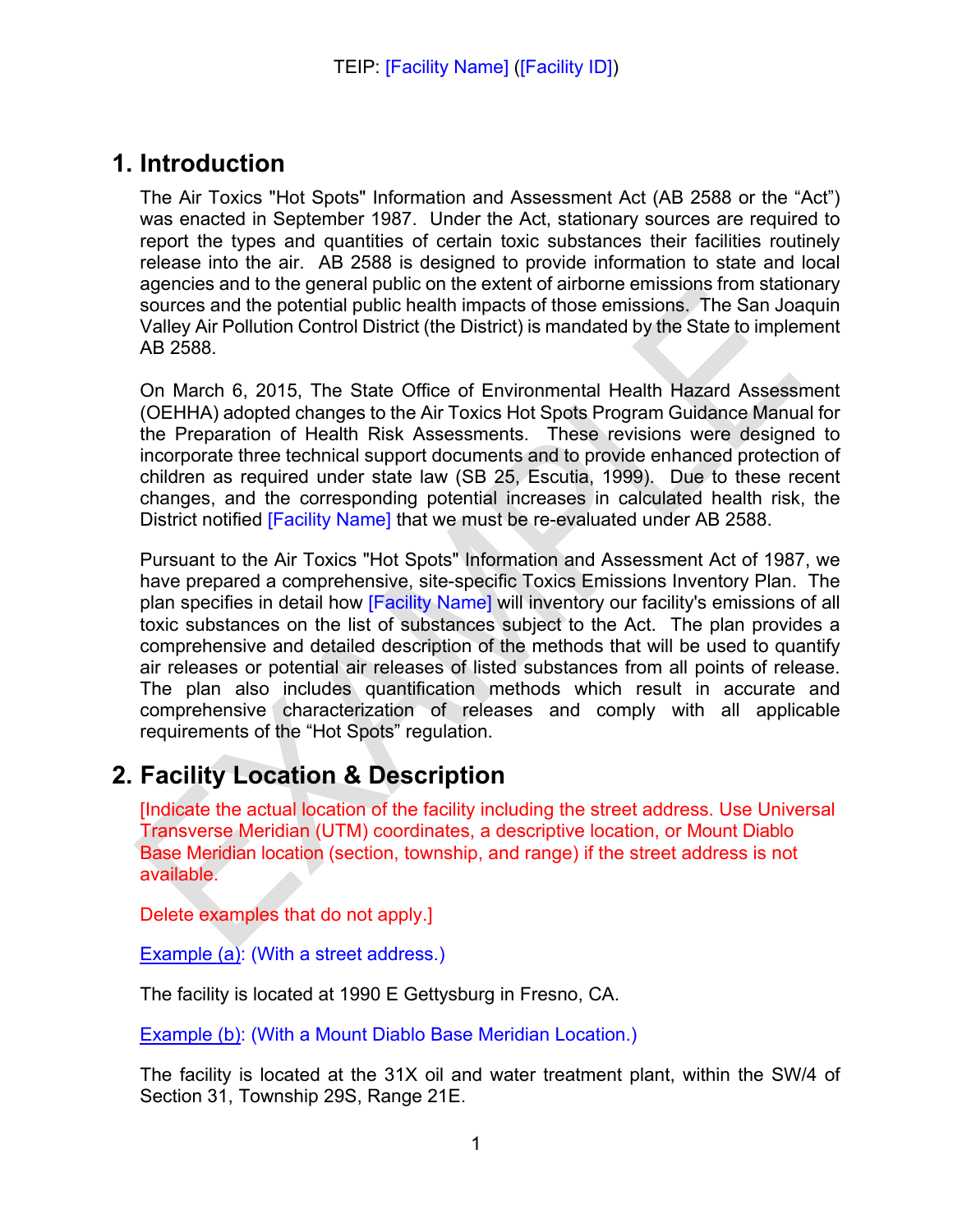#### Example (c): (With a descriptive location.)

The facility is located on the eastern side of  $25<sup>th</sup>$  Avenue, approximately one mile south of State Route (SR) 198, in Kings County.

#### [Briefly describe the facility's operations.]

[If there are multiple facilities in a single stationary source, please add a statement as follows: "Facility X, Y, and Z are part of a single stationary source."]

#### Examples:

(a) This facility is a grain and commodity receiving, processing, and packing operation. Grain and commodities are received from trucks or railcars via underground receiving pits. Received products are transferred into storage silos or hoppers via fully enclosed conveyors. Feed is manufactured by grinding, flaking, and pelleting operations. Products can be mixed and bulk loaded or bagged for distribution.

(b) This facility is an agricultural operation with the primary function of growing crops and/or raising of fowl or animals. Equipment at this facility includes units needed for agricultural production, such as stationary IC engines powering agricultural irrigation well pumps.

(c) This facility is a glass and plastic bottle coating operation. Glass or plastic bottles are decorated utilizing either spray or screen-printing equipment. The coatings are cured utilizing UV lights, electric heaters, or natural gas fired lehrs.

This plan will address emission sources present during inventory year 2017. During the reporting year (2017), [Facility Name] identified the following sources of emissions, which must be evaluated pursuant to AB 2588:

[Verify the information in the table below. This should be a list of permitted emission sources and Permit-Exempt Equipment Registration (PEER) sources, including associated source descriptions, District IDs, and toxics device IDs for each emission source.]

| <b>Source Description</b> | <b>District ID</b> | <b>Toxics Device ID</b> |
|---------------------------|--------------------|-------------------------|
|                           |                    |                         |
|                           |                    |                         |
|                           |                    |                         |
|                           |                    |                         |

#### **Table 1. Permitted and PEER Emission Sources**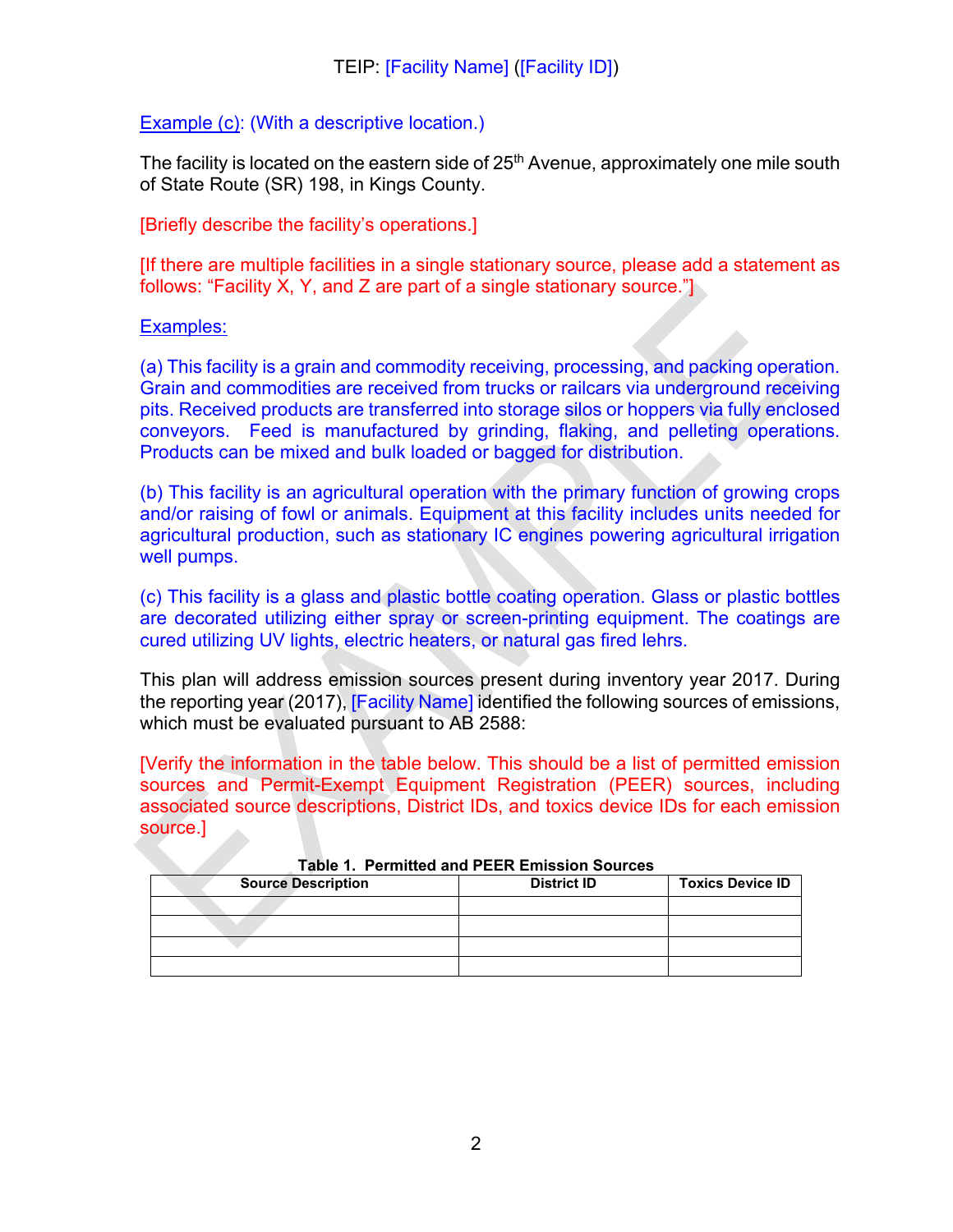[Fill out Table 2 below with non-fugitive permit-exempt sources. Note: all PEERs are already accounted for in Table 1 above. Refer to Appendix A and Appendix C of the CARB Emission Inventory Criteria and Guidelines for details regarding the potential sources to include. Please contact the District's Hot Spots Team at (559) 230-6000 or at hotspots@valleyair.org with any questions you may have.

The toxics device IDs used for non-fugitive permit-exempt sources will start at 6001 and will continue sequentially (6001, 6002, 6003, etc.). Number each device separately. Refer to Section 4 below for more information regarding this category.]

| <b>Source Description</b>          | <b>Toxics Device ID</b> |
|------------------------------------|-------------------------|
| Example: 24 BHP GASOLINE ENGINE    | 6001                    |
| Example: XXXXXX                    | 6002                    |
|                                    | 6003                    |
| [Add additional rows as necessary] | 6004                    |

|  |  | Table 2. Non-Fugitive Permit-Exempt Sources |  |  |
|--|--|---------------------------------------------|--|--|
|--|--|---------------------------------------------|--|--|

[Fill out Table 3 below with fugitive permit-exempt sources. Note: all PEERs are already accounted for in Table 1 above. Refer to Appendix A and Appendix C of the CARB Emission Inventory Criteria and Guidelines for details regarding the potential sources to include.

The toxics device IDs used for fugitive permit-exempt sources will start at 7001 and will continue sequentially (7001, 7002, 7003, etc.). Number each device separately. Refer to Section 5 below for more information regarding this category.]

| $1.4810$ V. T agreever the centre and the equations |                         |  |
|-----------------------------------------------------|-------------------------|--|
| <b>Source Description</b>                           | <b>Toxics Device ID</b> |  |
| Example: CHLORINATED WATER PROCESSES                | 7001                    |  |
| Example: XXXXXX                                     | 7002                    |  |
|                                                     | 7003                    |  |
| [Add additional rows as necessary]                  | 7004                    |  |

**Table 3. Fugitive Permit-Exempt Sources** 

[Each inventory plan shall include a flow diagram consisting of a comprehensive schematic drawing of the process flows that affect the nature or quantity of emission of listed substances. If necessary, a reference document shall be attached to the drawing to include any information needed to fulfill the flow diagram requirements that cannot be included in the drawing. Flow diagram requirements are listed under Section VIB of the CARB Emission Inventory Criteria & Guidelines www.arb.ca.gov/ab2588/2588guid.htm. For information regarding trade secrets, please refer to Section VIC of the CARB Emission Inventory Criteria and Guidelines or the CA Health & Safety Code § 44346.]

A facility process flow diagram identifying each emission source is provided in Appendix A.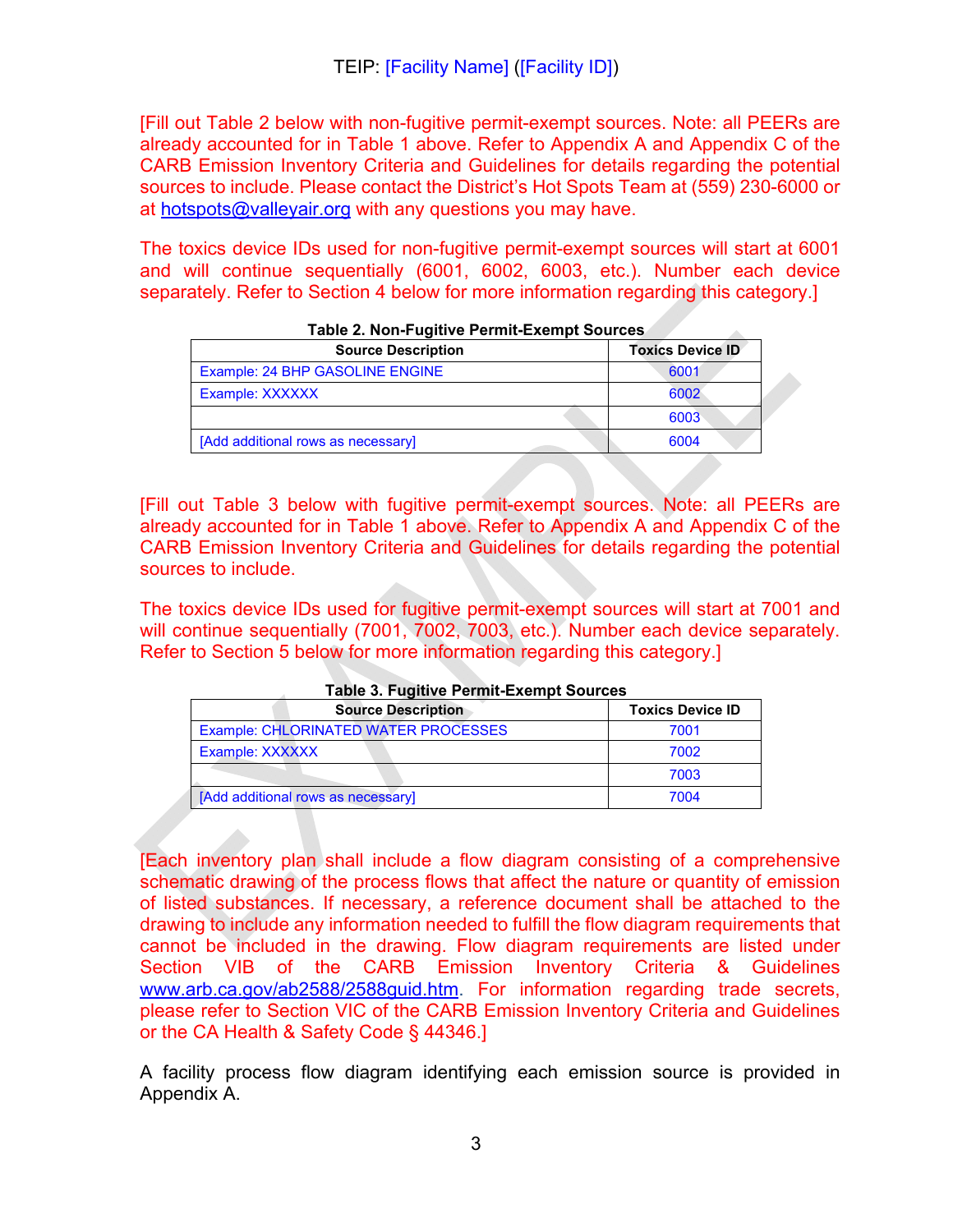### **3. Permitted and PEER Emission Sources**

This section describes the methods used to identify and quantify toxic emissions from sources subject to District permit or permit-exempt equipment registration (PEER). For permitted sources, the toxics device ID used is the same as the permit ID. For PEERs, the toxics device ID used is the District's PEER unit ID plus 5000. A complete listing of facility permits and PEERs is provided in Appendix B.

[List each toxic emission source by type that has a District permit or PEER. Identify the permit units associated with each source type, list the substances emitted, and describe the method used to calculate emissions.

Add additional source groups as needed and delete any non-applicable sources from the examples below. Maintain the same outline format.]

[The District has provided a suggested discussion and sample calculations for your permitted and PEER equipment. Included are default methods for quantifying toxic emissions from these devices. You may propose alternate quantification methods to the District for review and approval. Please review and modify this plan as appropriate for your operation.]

#### **3.1 EXAMPLE: External Combustion (Boilers, Dehydrators, Heaters, Dryers), Natural Gas and/or LPG (Propane)**

#### **Applicability**

[List the toxics device ID(s) this emission source applies to. Refer to Table 1 for the device numbers.]

This section applies to toxics device(s) X, X, X and 500X.

#### **3.1.2 Process Description**

[Provide a process description of the above emission source per unit or source group, as applicable.]

Example: The facility operates two natural gas-fired boilers, one LPGfired boiler and one natural gas-fired dryer. The boilers are used to provide steam to the various processes at the facility. The dryer is used to dry the starch as part of the starch production process.

#### **Listed Substances**

[Below are potential toxic emissions profiles. Delete profiles not used for this source type.]

Listed substances expected to be emitted are from the following District toxic emissions profiles: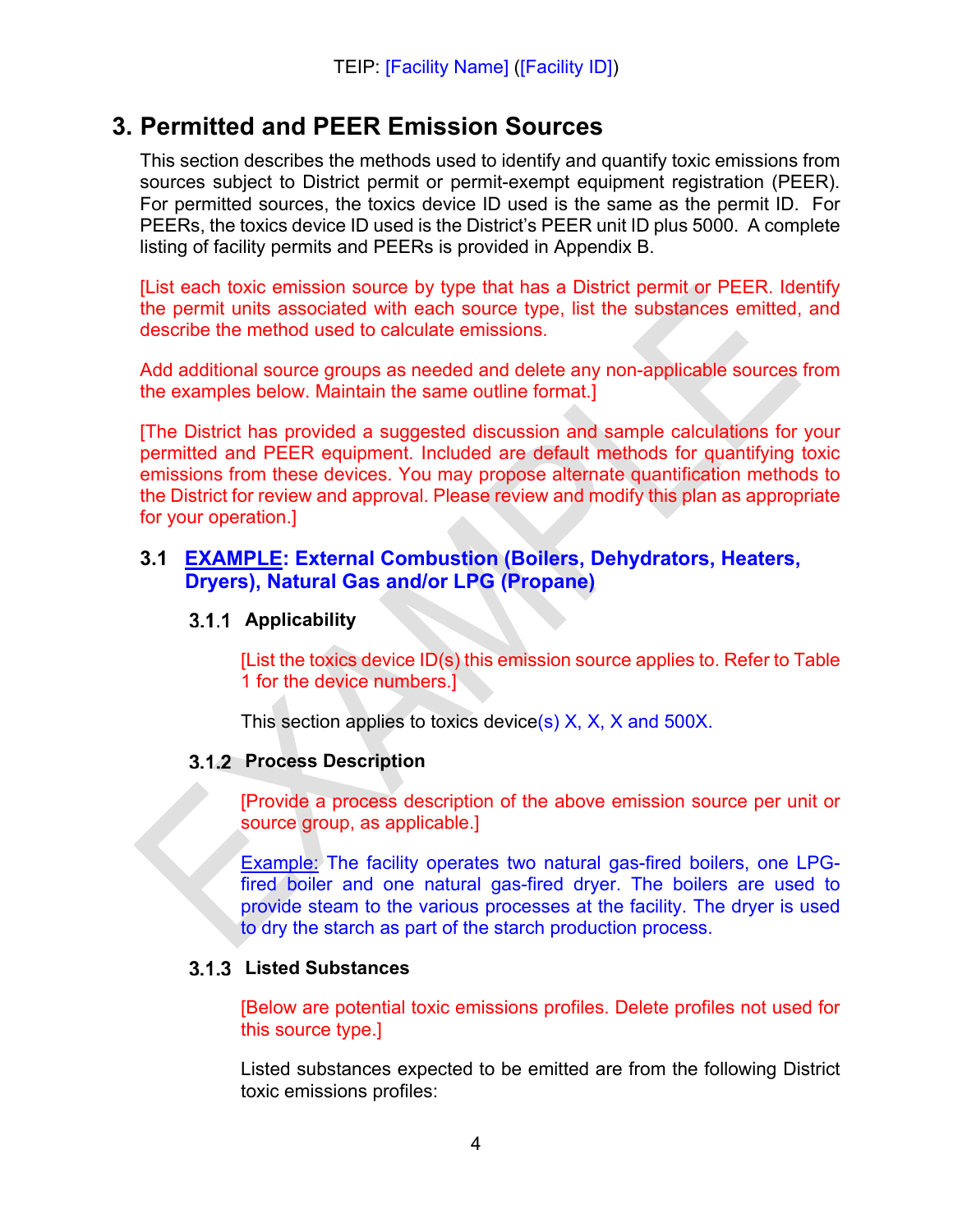- Profile #3 for natural gas external combustion boilers with heat input <10 MMbtu/hr
- Profile #6 for natural gas external combustion boilers with heat input from 10-100 MMBtu/hr
- Profile #8 for natural gas external combustion boilers with heat input >100 MMbtu/hr
- Profile #102 for LPG external combustion boilers with heat input <10 MMbtu/hr
- Profile #103 for LPG external combustion boilers with heat input from 10-100 MMBtu/hr
- Profile #104 for LPG external combustion boilers with heat input >100 MMbtu/hr

[If the source has SCR, add the following, otherwise delete.]

• Ammonia (CAS# 7664417) from the Selective Catalytic Reduction system

Further information is provided in Appendix C.

#### **Calculation Method**

#### [Update units for the equation below as needed.]

San Joaquin Valley APCD approved emission factors will be used to quantify emissions of listed substances. Emissions of listed substances from the boilers will be quantified using the following equation:

$$
E_{LS} = EF_{LS} \times PR
$$

where,

*ELS = listed substance emissions in lb/yr or lb/hr*

- *EFLS = listed substance emission factor in lb/mmscf natural gas or 1,000 gallons LPG fuel*
- *PR = process rate in mmscf natural gas or 1,000 gallons LPG fuel consumed per year or hour*

[If the source has SCR, add the following, otherwise delete.]

Ammonia emissions shall be calculated in accordance with the requirements of the annual emissions inventory.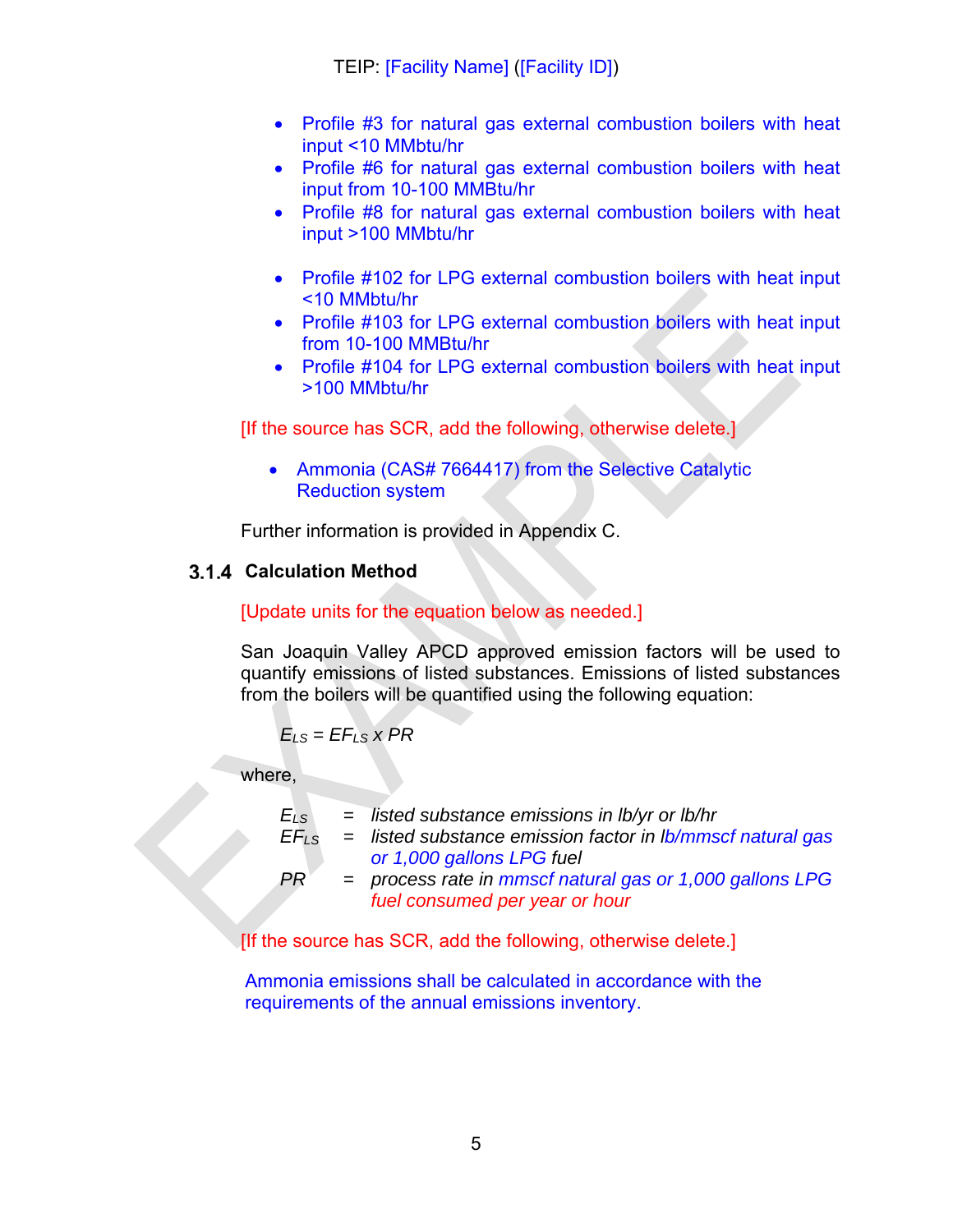#### **3.2 EXAMPLE: Turbine IC Engines, Natural Gas and/or LPG (Propane)**

#### **Applicability**

[List the toxics device ID(s) this emission source applies to. Refer to Table 1 for the device numbers.]

This section applies to toxics device(s) X and X.

#### **3.2.2 Process Description**

[Provide a process description of the above emission source per unit or source group, as applicable.]

Example: The facility operates two natural gas-fired turbines. The turbines power electrical generators.

#### **Listed Substances**

[Below are potential toxic emissions profiles. Delete profiles not used for this source type.]

Listed substances expected to be emitted are from the following District toxic emissions profile:

- Profile #162 natural gas-fired turbine without a catalyst
- Profile #163 natural gas-fired turbine with a catalyst
- Profile #108 LPG-fired turbine without a catalyst
- Profile #158 LPG-fired turbine with a catalyst

[If the turbine has SCR, add the following, otherwise delete.]

• Ammonia (CAS# 7664417) from the Selective Catalytic Reduction system

Further information is provided in Appendix C.

#### **Calculation Method**

#### [Update units for the equation below as needed.]

San Joaquin Valley APCD approved emission factors will be used to quantify emissions of listed substances. Emissions of listed substances from the engines will be quantified using the following equation:

$$
E_{LS} = EF_{LS} \times PR
$$

where,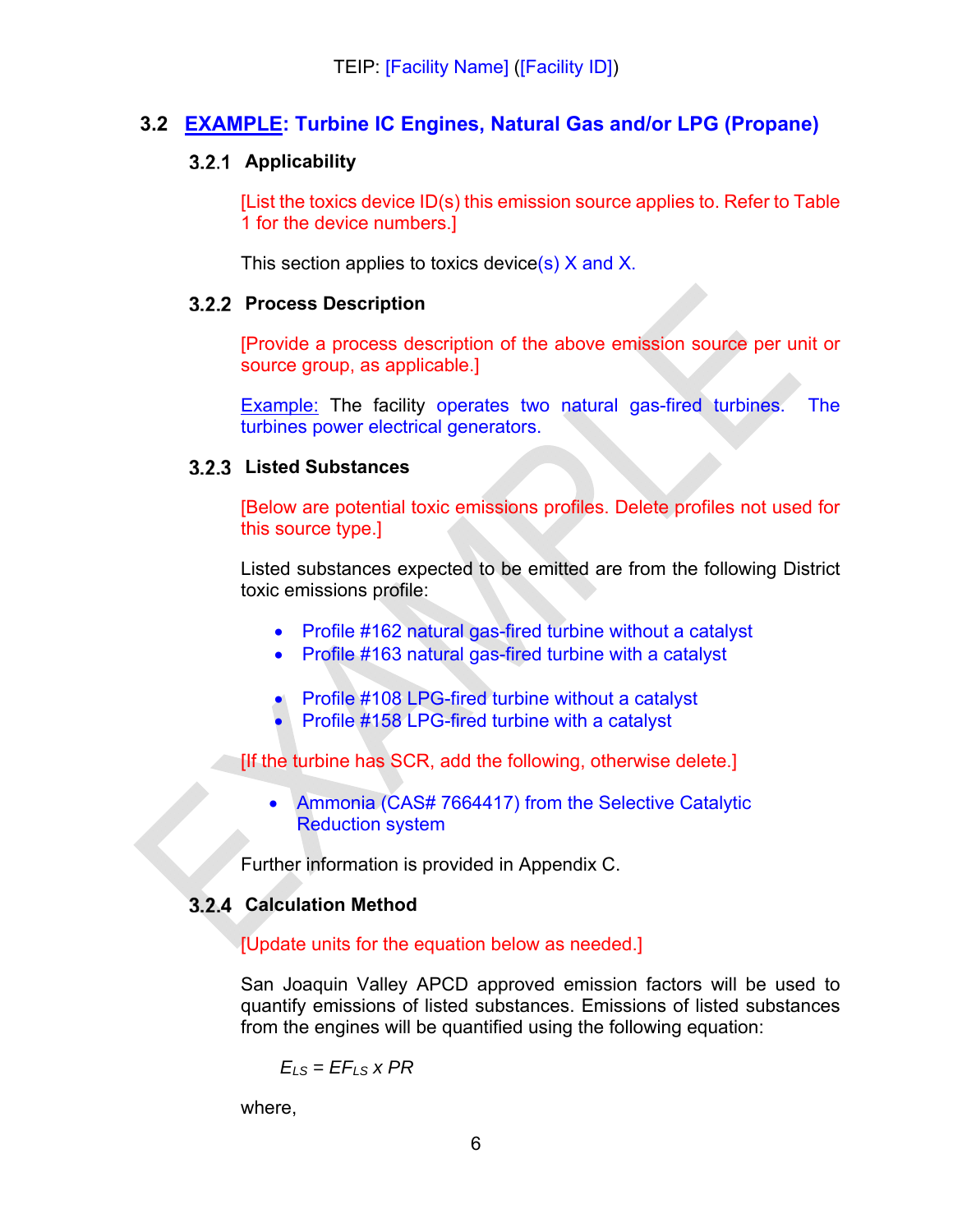$$
E_{LS}
$$
 = listed substance emissions in lb/yr or lb/hr

- *EFLS = listed substance emission factor in lb/mmscf natural gas or 1,000 gallons LPG fuel*
- *PR = process rate in mmscf natural gas or 1,000 gallons LPG fuel consumed per year or hour*

[If the turbine has SCR, add the following, otherwise delete.]

Ammonia emissions shall be calculated in accordance with the requirements of the annual emissions inventory.

#### **3.3 EXAMPLE: Reciprocating IC Engines, Diesel**

#### **Applicability**

[List the toxics device ID(s) this emission source applies to. Refer to Table 1 for the device numbers.]

This section applies to toxics device X.

#### **3.3.2 Process Description**

[Provide a process description of the above emission source per unit or source group, as applicable.]

**Example:** The facility operates one diesel fired emergency standby engine. The engine powers a generator which provides electrical power in case of an outage.

#### **Listed Substances**

[List all toxic profiles associated with this emission source.]

Listed substances expected to be emitted are from the following District toxic emissions profile:

• Profile #136 diesel engine particulate matter

#### **Calculation Method**

A San Joaquin Valley APCD PM10 speciation profile will be used to quantify emissions of listed substances. The  $PM_{10}$  emission factor used for reporting of the annual emissions inventory for the specified device will be used to estimate  $PM_{10}$  emissions. The  $PM_{10}$  emissions will then be speciated into associated listed substances as follows:

 $E_{IS} = EF_{P M10} \times PR \times SF_{LS}$ 

where,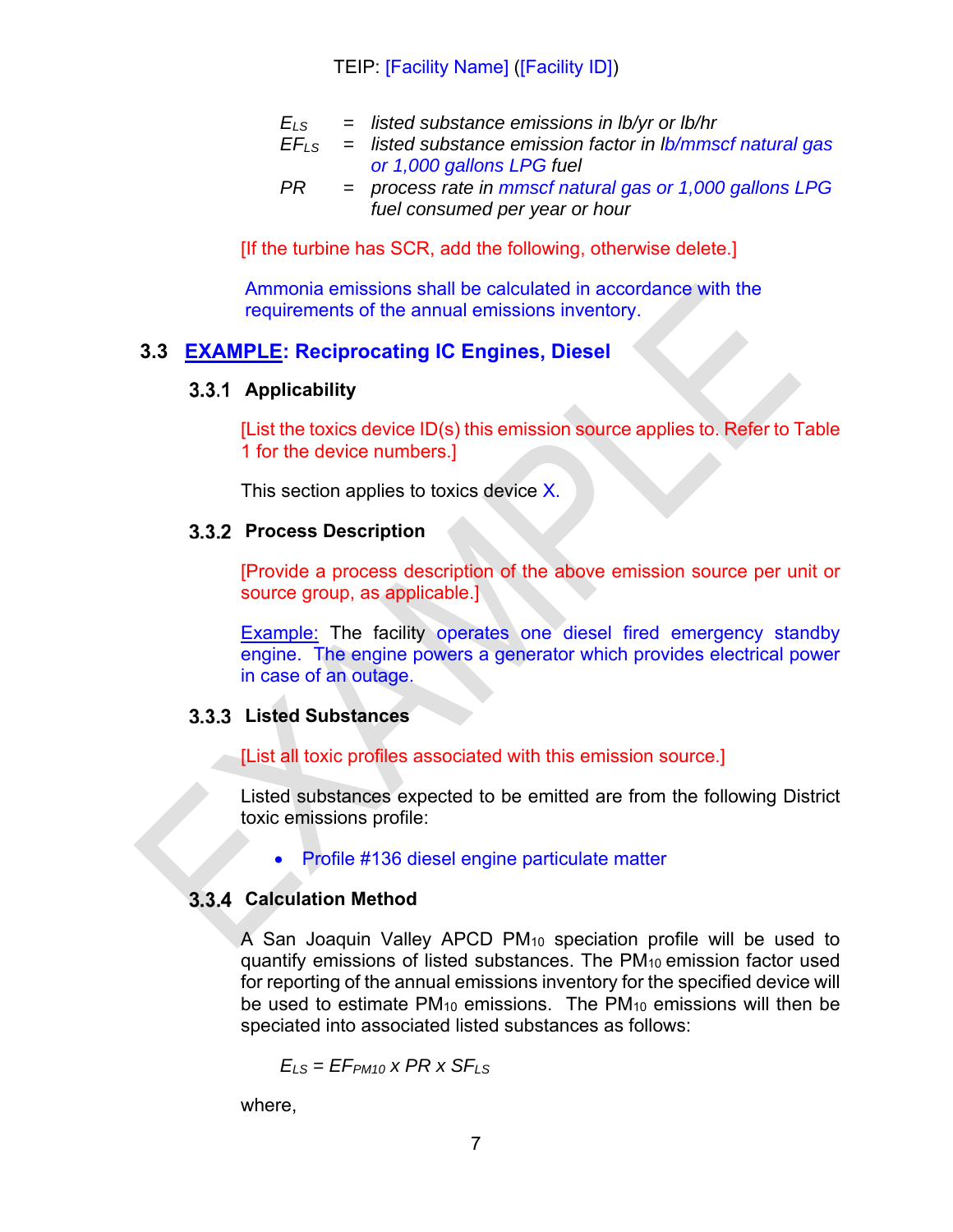| $E_{LS}$           | $=$ listed substance emissions in lb/yr or lb/hr                     |
|--------------------|----------------------------------------------------------------------|
| EF <sub>PM10</sub> | $=$ PM <sub>10</sub> emission factor in Ib/unit process              |
| PR.                | $=$ process rate per year or hour                                    |
| $SF_{IS}$          | = listed substance $PM_{10}$ speciation factor (lb LS/lb $PM_{10}$ ) |
|                    |                                                                      |

#### **3.4 EXAMPLE: Reciprocating IC Engines, Natural Gas and/or LPG (Propane)**

#### **Applicability**

[List the toxics device ID(s) this emission source applies to. Refer to Table 1 for the device numbers.]

This section applies to toxics device(s)  $X$ ,  $X$ , and  $X$ .

#### **3.4.2 Process Description**

[Provide a process description of the above emission source per unit or source group, as applicable.]

Example: The facility operates three natural gas-fired engines. The engines power water pumps.

#### **Listed Substances**

[Below are potential toxic emissions profiles. Delete profiles not used for this source type.]

Listed substances expected to be emitted are from the following District toxic emissions profile:

- Profile #161 for 4-stroke rich burn natural gas-fired engines
- Profile #160 for 4-stroke lean burn natural gas-fired engines
- Profile #159 for 2-stroke lean burn natural gas-fired engines
- Profile #156 for 4-stroke rich burn LPG-fired engines
- Profile #137 for 4-stroke lean burn LPG -fired engines
- Profile #154 for 2-stroke lean burn LPG -fired engines

[If the source has SCR, add the following, otherwise delete.]

• Ammonia (CAS# 7664417) from the Selective Catalytic Reduction system

Further information is provided in Appendix C.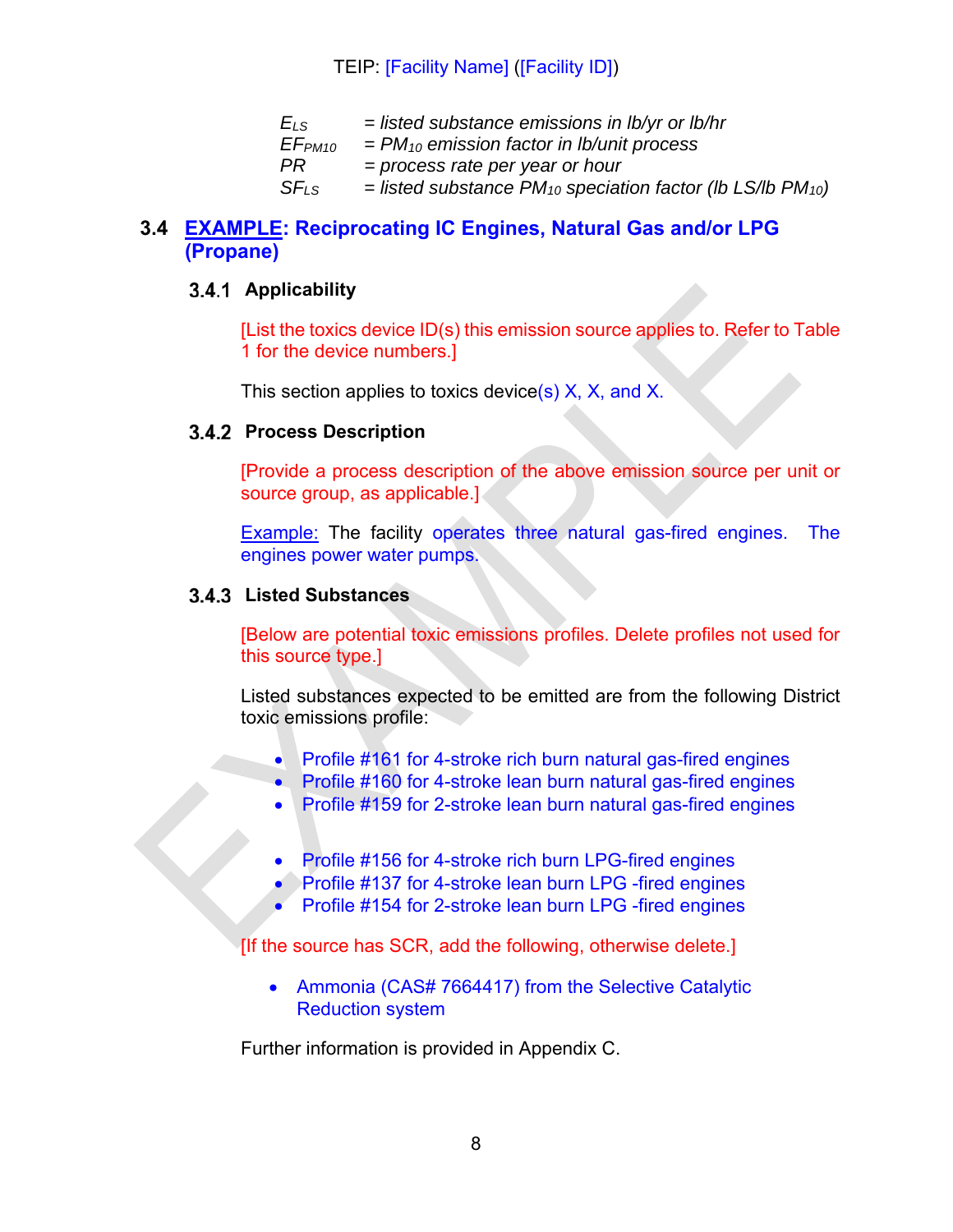#### **Calculation Method**

#### [Update units for the equation below as needed.]

San Joaquin Valley APCD approved emission factors will be used to quantify emissions of listed substances. Emissions of listed substances from the engines will be quantified using the following equation:

 $E_{LS} = EF_{LS-UNC} \times CF \times PR$ 

where,

| $E_{LS}$  | $=$ listed substance emissions in $lb/yr$ or $lb/hr$                     |
|-----------|--------------------------------------------------------------------------|
|           | $EF_{LS-UNC}$ = listed substance uncontrolled emission factor in Ib/unit |
|           | fuel consumed                                                            |
| <b>CF</b> | $=$ control factor                                                       |
| <b>PR</b> | $=$ process rate in mmscf natural gas or 1,000 gallons                   |
|           | LPG consumed per year or hour                                            |

The control factor will be calculated as follows:

$$
CF = (VOC_{UNC} - VOC_{CON}) / VOC_{UNC}
$$

where,

- *VOCUNC = uncontrolled VOC emissions rate from the speciation profile selected*
- *VOCCON = controlled VOC emission rate of the equipment from the District Permit or source test (if applicable)*
- [If the source has SCR, add the following, otherwise delete.]

Ammonia emissions shall be calculated in accordance with the requirements of the annual emissions inventory.

#### **3.5 EXAMPLE: Permitted PM10 Sources: Source-Specific Heading**  [Change the heading title to appropriately describe the source.]

#### **Applicability**

[List the toxics device ID(s) this emission source applies to. Refer to Table 1 for the device numbers.]

This section applies to toxics device(s) X.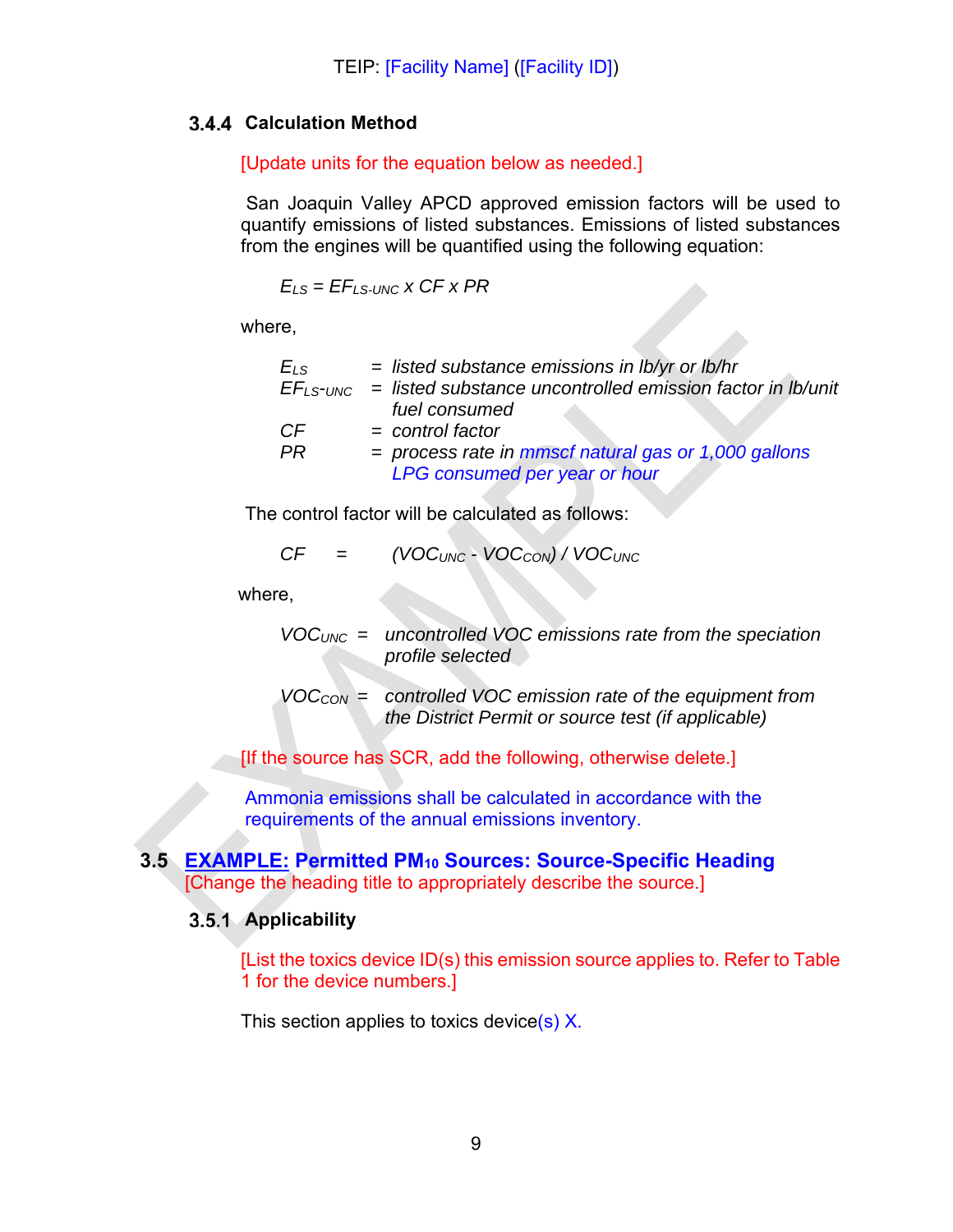#### **3.5.2 Process Description**

[Provide a process description of the above emission source per unit or source group, as applicable.]

#### **Listed Substances**

[List all toxic profiles or toxic substances associated with this emission source.]

Example: Listed substances are components of XXX emitted during XXX operations. Listed substances expected to be emitted are from the following District toxic emissions profile:

• Profile #XXX for XXX.

Further information is provided in Appendix C.

OR

[Examine Safety Data Sheets and determine if any listed substances are present. Provide name and CAS# in the table below for each listed substance present.]

Example: Listed substances are components of the particulate matter emitted during XXX.

| $1$ wwiy ti biyuyu yunyuunyyy 1 1999 ili 7997 |         |  |
|-----------------------------------------------|---------|--|
| <b>Pollutant Name</b>                         | CAS#    |  |
| <b>Example: Nickel</b>                        | 7440020 |  |
|                                               |         |  |
|                                               |         |  |
|                                               |         |  |
| [Add more rows as necessary]                  |         |  |

**Table 4. Listed Substances Present in XXX** 

#### **3.5.4 Calculation Method**

[Provide proposed calculation method(s) for quantifying ACTUAL emissions.]

Example:

A San Joaquin Valley APCD speciation profile will be used to quantify emissions of listed substances. The PM<sub>10</sub> emission factors (listed in the District's permit to operate for the specified devices OR as established per AP-42 OR as established per project #XXXXXXX OR established by District-approved source tests OR Toxics Emissions Inventory Reports (TEIR) for the specified devices) [Update reference as needed] will be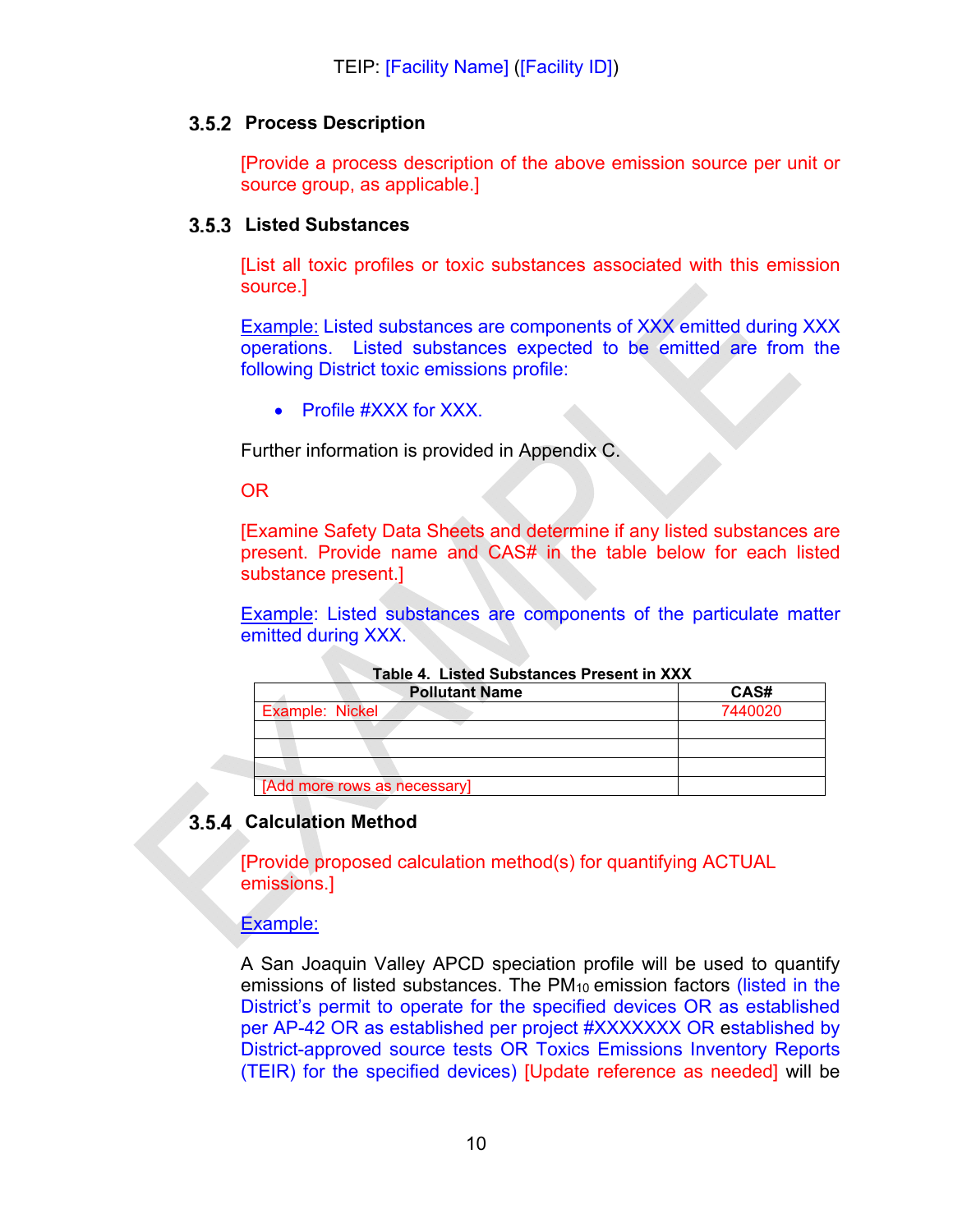used to estimate PM<sub>10</sub> emissions. The PM<sub>10</sub> emissions will then be speciated into associated listed substances as follows:

$$
E_{LS} = EF_{PM10} \times PR \times SF_{LS}
$$

where,

| $=$ listed substance emissions in lb/yr or lb/hr                                     |
|--------------------------------------------------------------------------------------|
| $=$ PM <sub>10</sub> emission factor in Ib/unit process                              |
| $=$ process rate per year or hour                                                    |
| $=$ listed substance PM <sub>10</sub> speciation factor (lb LS/lb PM <sub>10</sub> ) |
|                                                                                      |

#### **3.6 EXAMPLE: Permitted VOC Sources: Source-Specific Heading** [Change the heading title to appropriately describe the source.]

#### **Applicability**

[List the toxics device ID(s) this emission source applies to. Refer to Table 1 for the device numbers.]

This section applies to toxics device(s) X and X.

#### **3.6.2 Process Description**

[Provide a process description of the above emission source per unit or source group, as applicable.]

Example: The facility operates two XXXX. VOCs emitted are fugitive.

#### **Listed Substances**

[List all toxic profiles or toxic substances associated with this emission source. The facility should identify and quantify any toxic emissions that may be contained in the VOC emissions released from the devices listed above.]

Example: Listed substances are components of fugitive VOCs emitted from XXXX. Listed substances expected to be emitted are from the following District toxic emissions profile:

• Profile #XXX for XXXX

Further information is provided in Appendix C.

#### OR

Example: Listed substances from the XXX Safety Data Sheets are provided in the following table: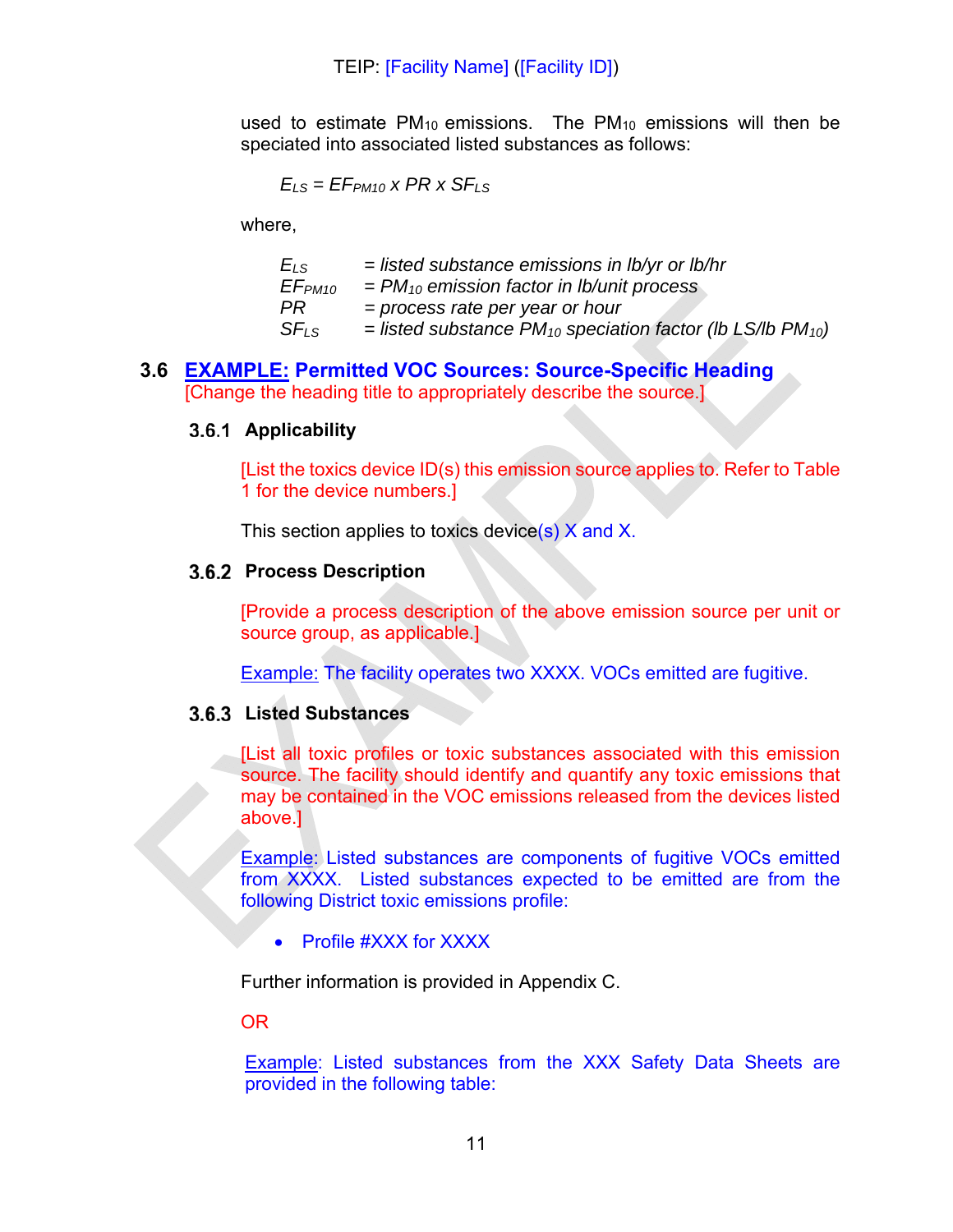[Examine Safety Data Sheets and determine if any listed substances are present. Provide name and CAS# in the table below for each listed substance present.]

| $19000$ . Eigled Gadglatioco i Tegent III AVV. |        |  |  |
|------------------------------------------------|--------|--|--|
| <b>Pollutant Name</b>                          | CAS#   |  |  |
| <b>Example: Ethyl Benzene</b>                  | 100414 |  |  |
|                                                |        |  |  |
|                                                |        |  |  |
|                                                |        |  |  |
| [Add more rows as necessary]                   |        |  |  |

**Table 5. Listed Substances Present in XXX** 

#### **Calculation Method**

[Provide proposed calculation method(s) for quantifying ACTUAL emissions.]

#### Example:

San Joaquin Valley APCD approved emissions profile (speciation factors) will be used to quantify emissions of listed substances. The VOC emission factors (listed in the District's permit to operate for the specified devices OR as established per AP-42 OR as established per project #XXXXXXX OR established by District-approved source tests OR Toxics Emissions Inventory Reports (TEIR) for the specified devices) [Update reference as needed] will be used to estimate VOCs. The VOCs will then be speciated into associated listed substances as follows:

*ELS = EFVOCx PR x EFLS*

where,

| $E_{LS}$          | $=$ listed substance emissions in Ib/yr or Ib/hr    |
|-------------------|-----------------------------------------------------|
| EF <sub>VOC</sub> | $=$ VOC emission factor in Ib/unit process          |
| PR                | $=$ process rate per year or hour                   |
| $E_{\text{LSS}}$  | $=$ listed substance emission factor (lb LS/lb VOC) |

#### **3.7 EXAMPLE: Other Permitted Sources** [Change the heading title to appropriately describe the source.]

[Use this when we do not have a toxics profile for the source. The facility will determine substances and quantification methods.]

#### **Applicability**

[List the toxics device ID(s) this emission source applies to.]

This section applies to toxics device(s) XX and XX.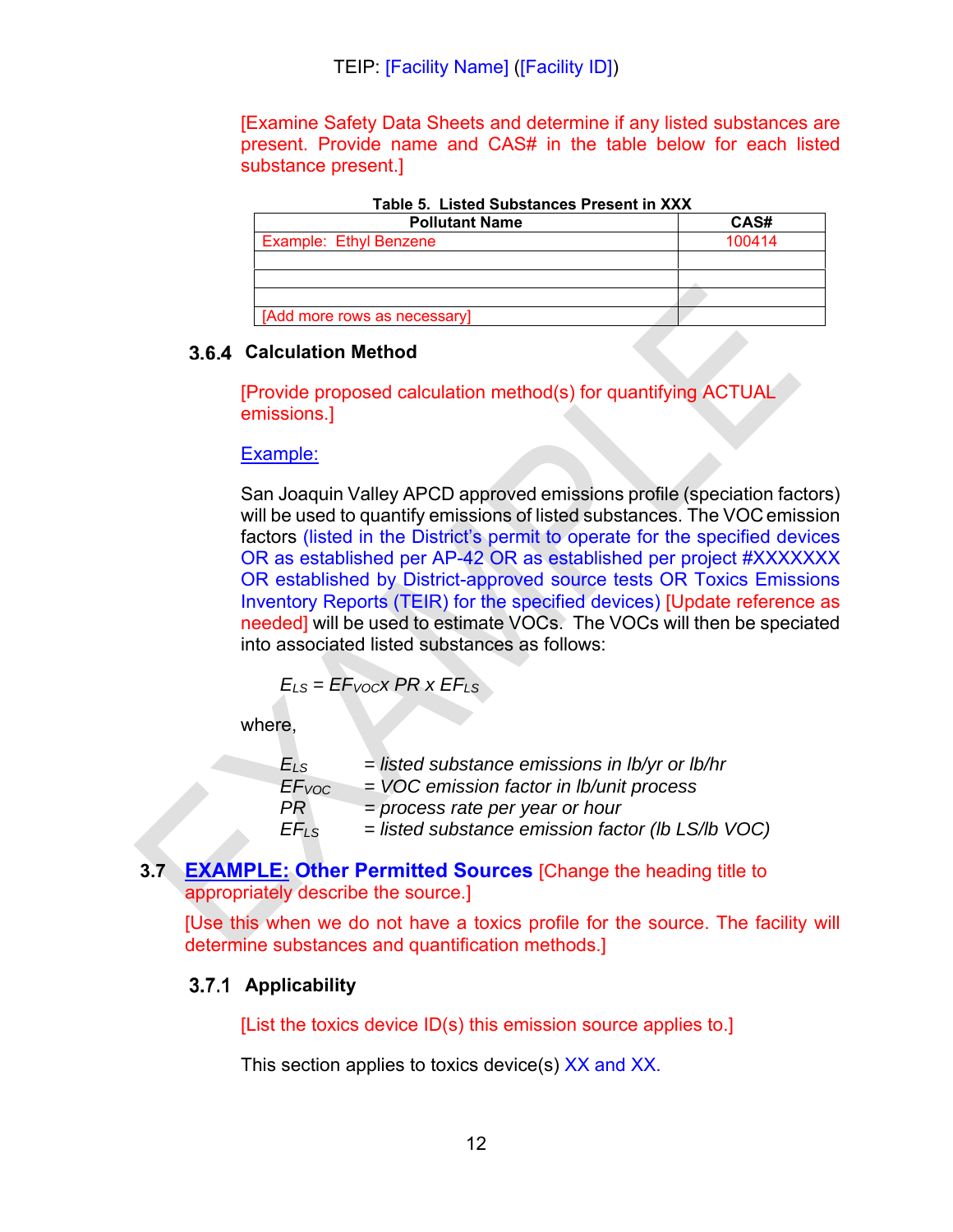#### **3.7.2 Process Description**

[Provide a process description of the above emission source per unit or source group, as applicable.]

Example: The facility operates XXXXX.

#### **Listed Substances**

[List all toxic substances associated with the emission source.]

#### **Calculation Method**

[Provide proposed calculation method(s) for quantifying ACTUAL emissions.]

### **4. Other Permit-Exempt Equipment**

[List other permit-exempt equipment in this section, and describe the method by which toxic emissions will be calculated. Delete this section if it does not apply. All PEERs are already accounted for in the previous section. Refer to Appendix A and Appendix C of the CARB Emission Inventory Criteria and Guidelines for details regarding the potential sources to include in this section. Please contact the District Hot Spots Team at (559) 230-6000 or at hotspots@valleyair.org with any questions you may have.]

The toxics device IDs used for these sources will start at 6001 and will continue sequentially (6001, 6002, 6003, etc.). Number each device separately.]

#### **4.1 EXAMPLE: [Other Permit-Exempt Equipment Type]**

#### **Applicability**

[List the toxics device ID(s) this emission source applies to.]

#### **4.1.2 Process Description**

[Provide a process description of the above emission source per unit or source group, as applicable.]

#### **Listed Substances**

[List all toxic profiles or toxic substances associated with this emission source.]

#### **Calculation Method**

[Provide proposed calculation method(s) for quantifying ACTUAL emissions.]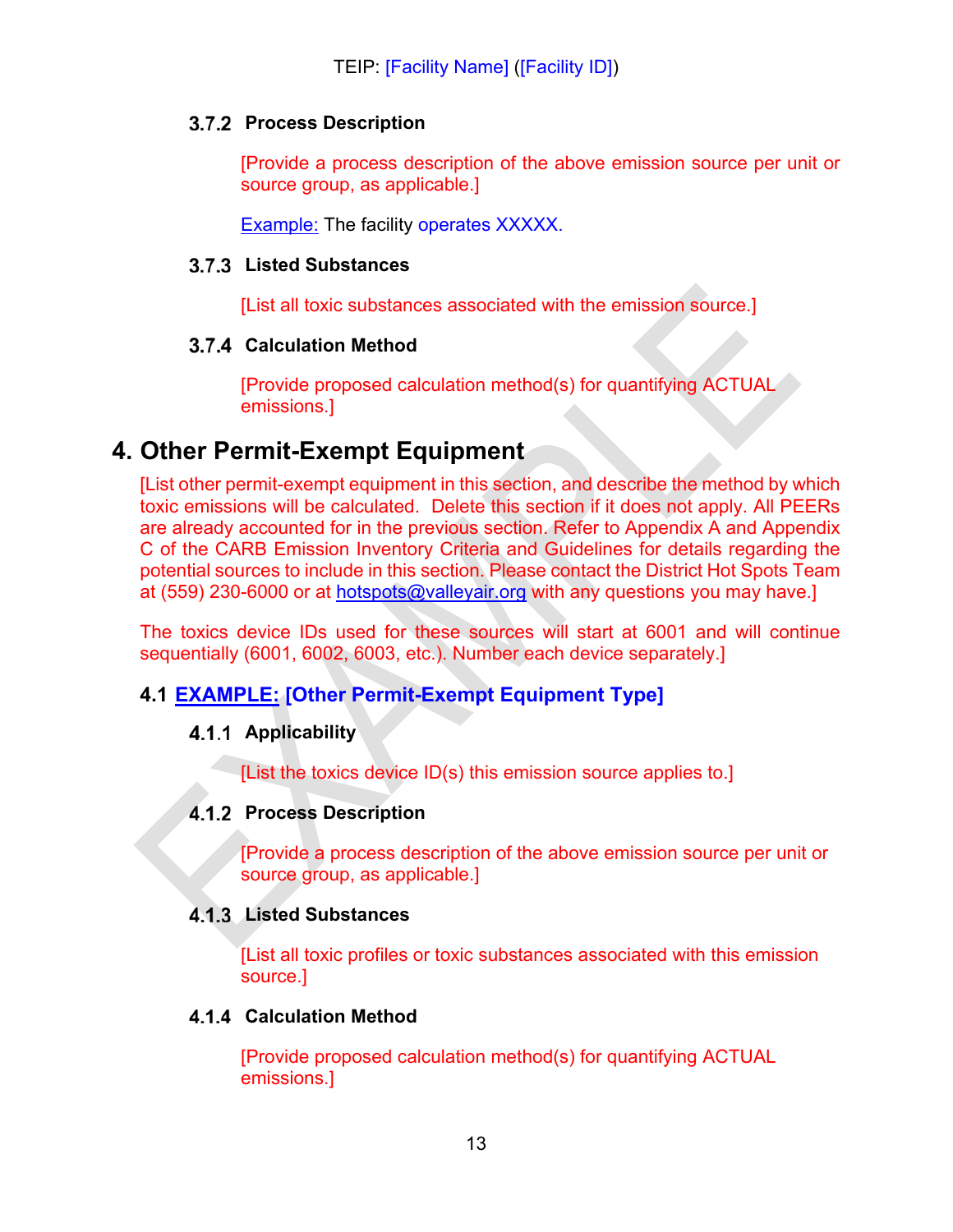### **5. Other Permit-Exempt Fugitive Emissions**

[List sources of fugitive emissions in this section and describe the method by which their toxic emissions will be calculated. Fugitive emissions are those emissions which do not pass through a stack, chimney, vent or other functionally equivalent opening. Sources may include solvents, miscellaneous chemicals, leaks, etc. Fugitive emissions shall be reported with the permitted unit as applicable, otherwise fugitive emissions will be reported in this section. Delete this section if it does not apply. Refer to Appendix A and Appendix C of the CARB Emission Inventory Criteria and Guidelines for details regarding the potential sources to include in this section. Please contact the District Hot Spots Team at (559) 230-6000 or at hotspots@valleyair.org with any questions you may have.]

The toxics device ID used for these fugitive sources will start at 7001 and will continue sequentially (7001, 7002, 7003, etc.). Number each device separately.]

Safety Data Sheets (SDS) or other manufacturer's data will be used to determine the concentration of toxics in these substances. The toxics will be quantified based on engineering calculations, their physical properties, methods of application and amount of product used during the year.

#### **5.1 EXAMPLE: Chlorinated Water Processes**

#### **Applicability**

[List the toxics device ID(s) this emission source applies to.]

This section applies to toxics device(s) 700X and 700X.

#### **5.1.2 Process Description**

[Provide a process description of the above emission source per unit or source group, as applicable.]

Example: Chlorine is added to both the plant's cooling tower and decarbonators. According to Appendix E-II-8 of the Technical Guidance Document for the Air Toxics "Hot Spots" Information and Assessment Act or 1987, the only hazardous air pollutant emissions that must be quantified from chlorinate water processes is chloroform.

#### **Listed Substances**

[List all toxic substances emitted by the emission source.]

The listed substance expected to be emitted is chloroform (CAS# 67663).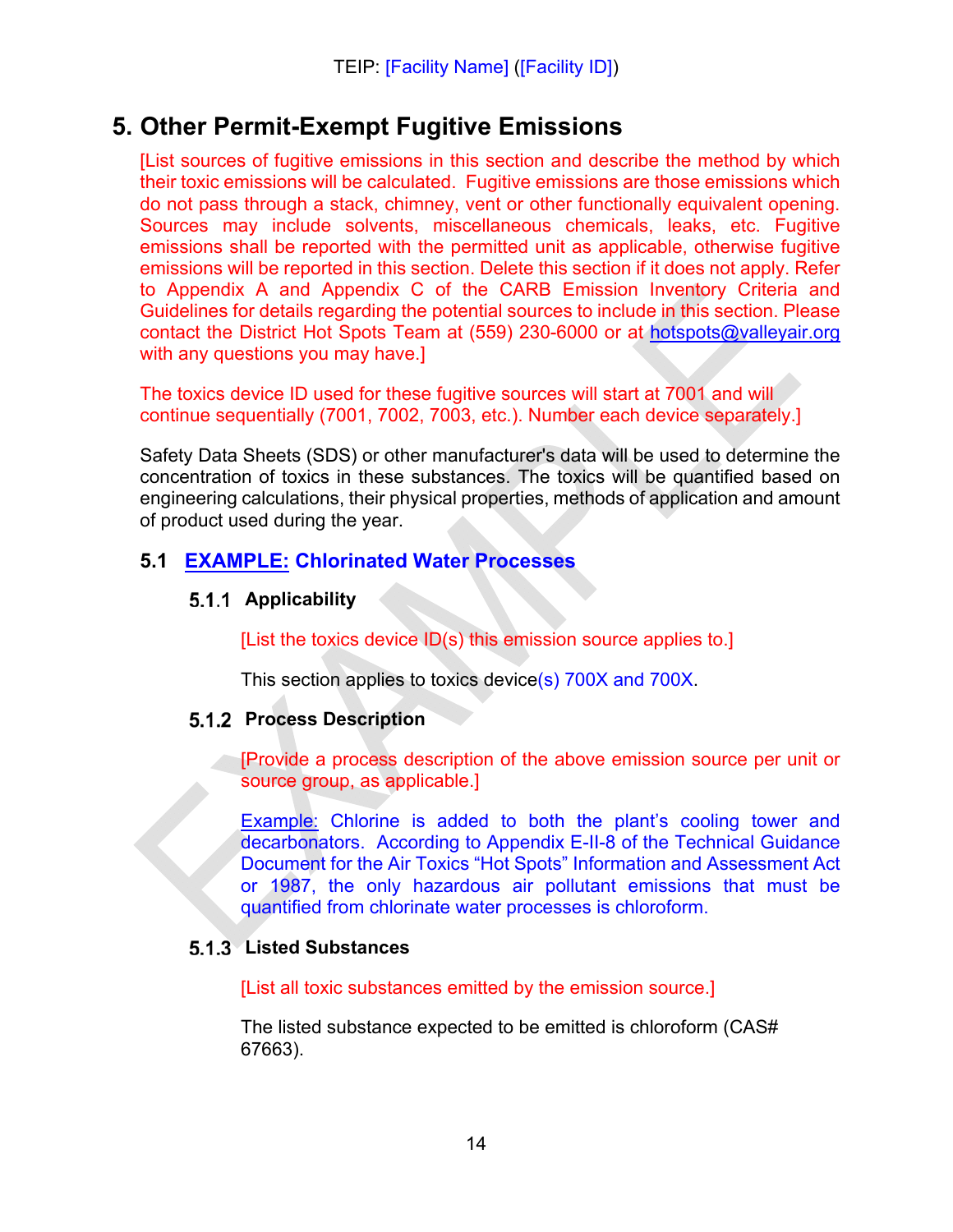#### **Calculation Method**

[Provide proposed calculation method(s) for quantifying ACTUAL emissions.]

#### Example:

Emissions of chloroform from the chlorinated water processes will be calculated using the emission factor from ARB's "Technical Guidance Document for the Emission Inventory Criteria and Guidelines Regulation for AB 2588, Attachment E-II-8" as follows:

$$
E = U \times EF
$$

Where:

- *E = chloroform emissions in lb/yr or lb/hr*
- *U = chlorine used in lb/yr or lb/hr*
- *EF = chloroform emission factor (0.0034 lbs chloroform per lb chlorine)*

#### **5.2 EXAMPLE: [Other Permit-Exempt Fugitive Emissions]**

[Add additional sources of fugitive emissions as necessary in subsequent subsections 5.3, 5.4, etc.]

#### **Applicability**

[List the toxics device ID(s) this emission source applies to.]

#### **5.2.2 Process Description**

[Provide a process description of the above emission source per unit or source group, as applicable.]

#### **Listed Substances**

[List all toxic profiles or toxic substances associated with this emission source.]

#### **Calculation Method**

[Provide proposed calculation method(s) for quantifying ACTUAL emissions.]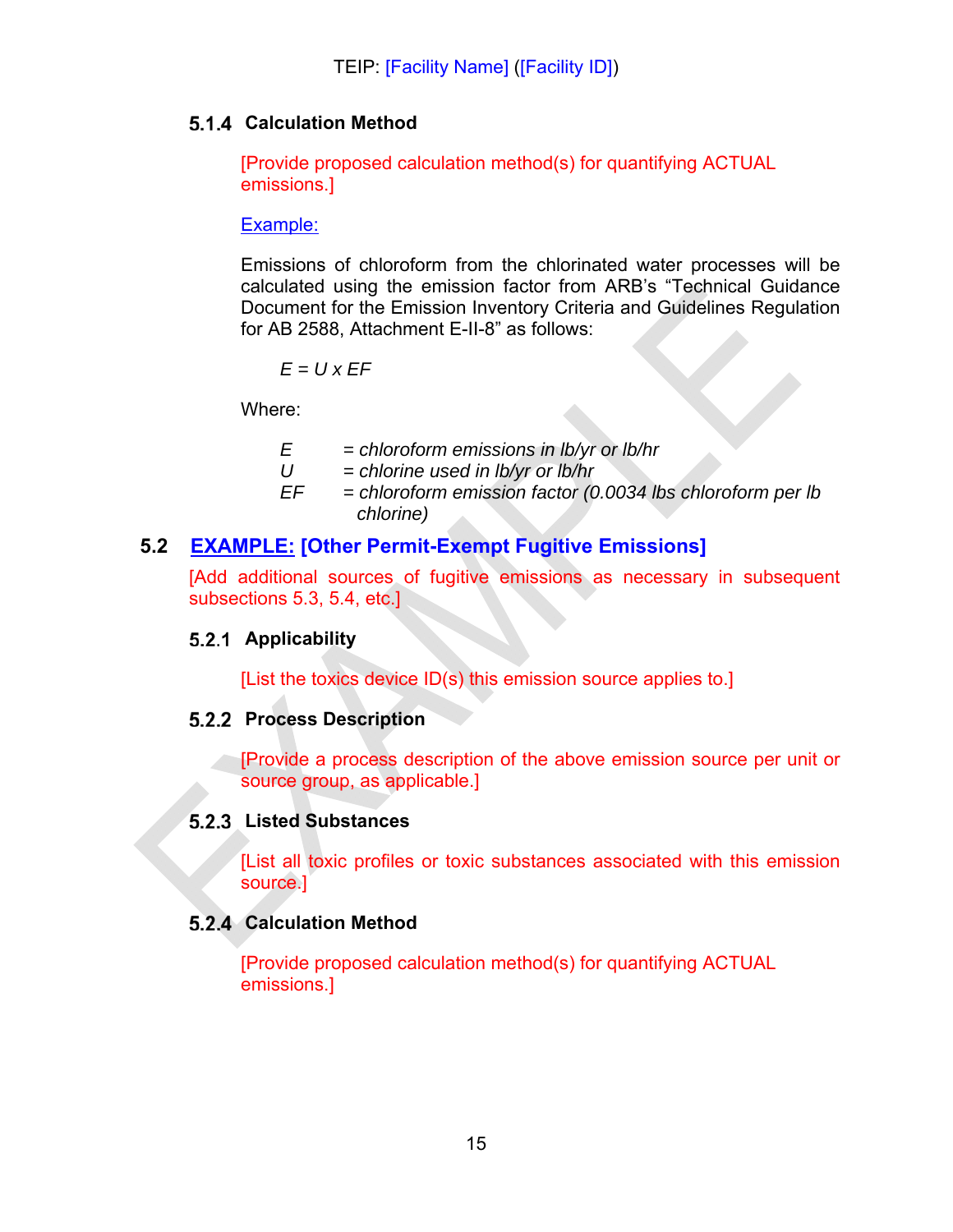## **6. Source Testing**

#### **6.1 No Source Testing**

[If the available toxic emission profiles are a substantially equivalent characterization of facility-specific emissions, the facility may not need to propose new source testing; therefore, the following can be stated:]

Example: No new source testing is being proposed.

[Delete this section if 6.2: Proposed Source Testing is selected.]

#### **6.2 Proposed Source Testing**

[Delete this section if 6.1: No Source Testing is selected.]

[Per Section IX of the Emission Inventory Criteria and Guidelines, source testing options include some of the following:

- i. Complete source testing in accordance with ARB-adopted source test methods
- ii. Propose sampling and analysis methods that are substantially equivalent to ARB-adopted source test methods
- iii. Use existing source test data from the facility
	- a) Use only if all conditions affecting emissions of listed substances are substantially the same
	- b) Existing source test methods must be equivalent to ARB-adopted test methods, as approved by the District
- iv. Complete pooled source testing
	- a) A group of related facilities may perform a limited number of representative source tests to apply to their respective facilities
	- b) Utilize pooled source testing only if there is sufficient similarity in all emissions parameters between the facility tested and the facility applied to
- v. Propose an alternative method to quantify emissions that provides the best technologically feasible characterization of those facility emissions
	- a) The alternative method must result in a characterization that is as accurate as that achieved by the ARB-adopted source test method
	- b) Utilize this alternative if physical circumstances at the facility do not allow for the ARB-adopted source test method
- vi. Utilize ARB-approved emission factors from the California Air Toxics Emission Factors (CATEF) database, (subject to additional conditions) a) https://www.arb.ca.gov/ei/catef/catef.htm]

If source testing is required or proposed, please list the emitting process, device, or facility activity for which source testing will be applied to. Refer to Section IX and Appendix D of the CARB Emission Inventory Criteria and Guidelines (www.arb.ca.gov/ab2588/2588guid.htm) for more details regarding source testing. The methods used to conduct source tests must be approved in advance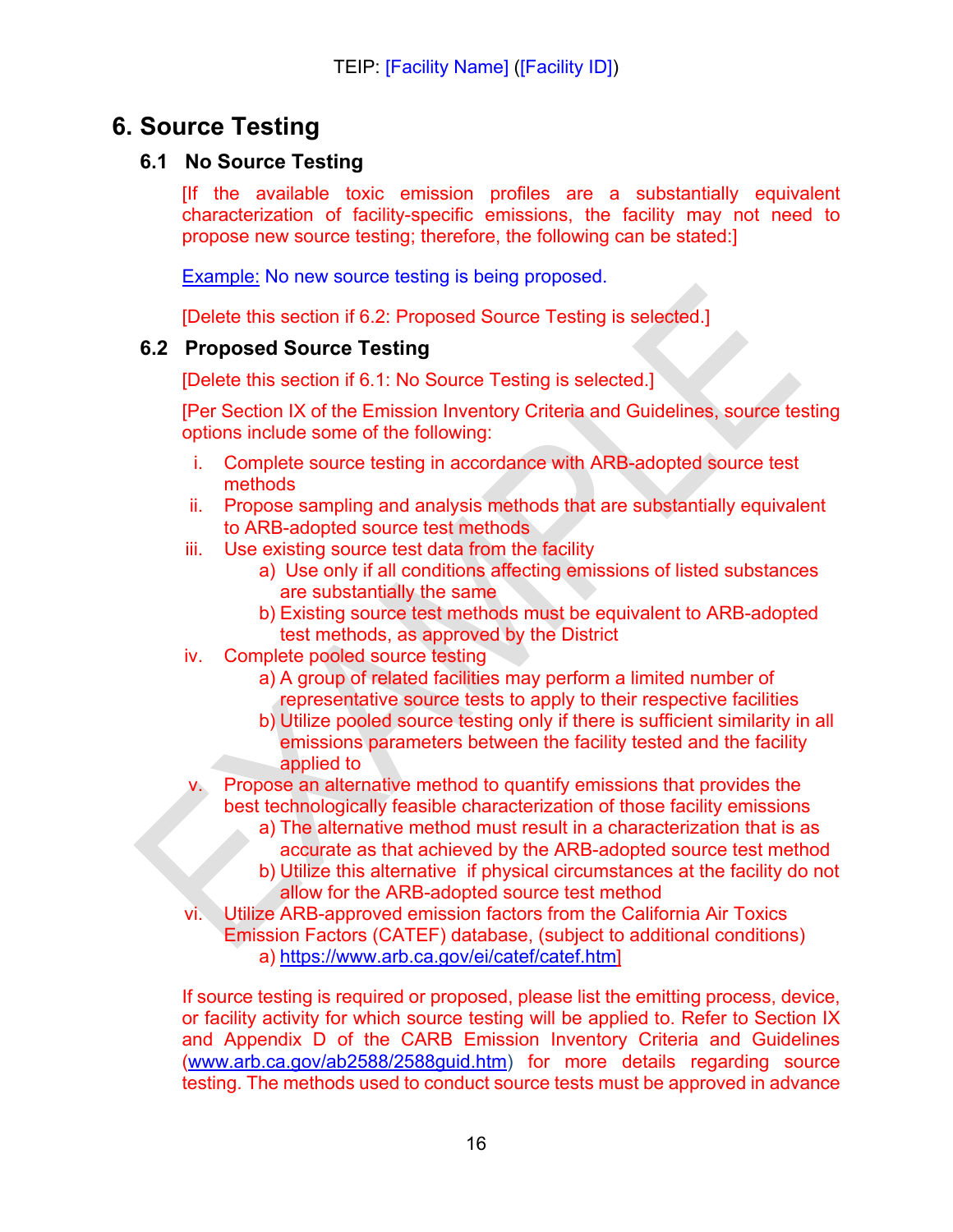by the District. If source testing is proposed, please attach the Source Testing Protocol, set forth in Section IX.E., to the Toxics Emission Inventory Plan.]

**Example:** Source testing is proposed for toxics device X, as detailed in the attached Source Testing Protocol.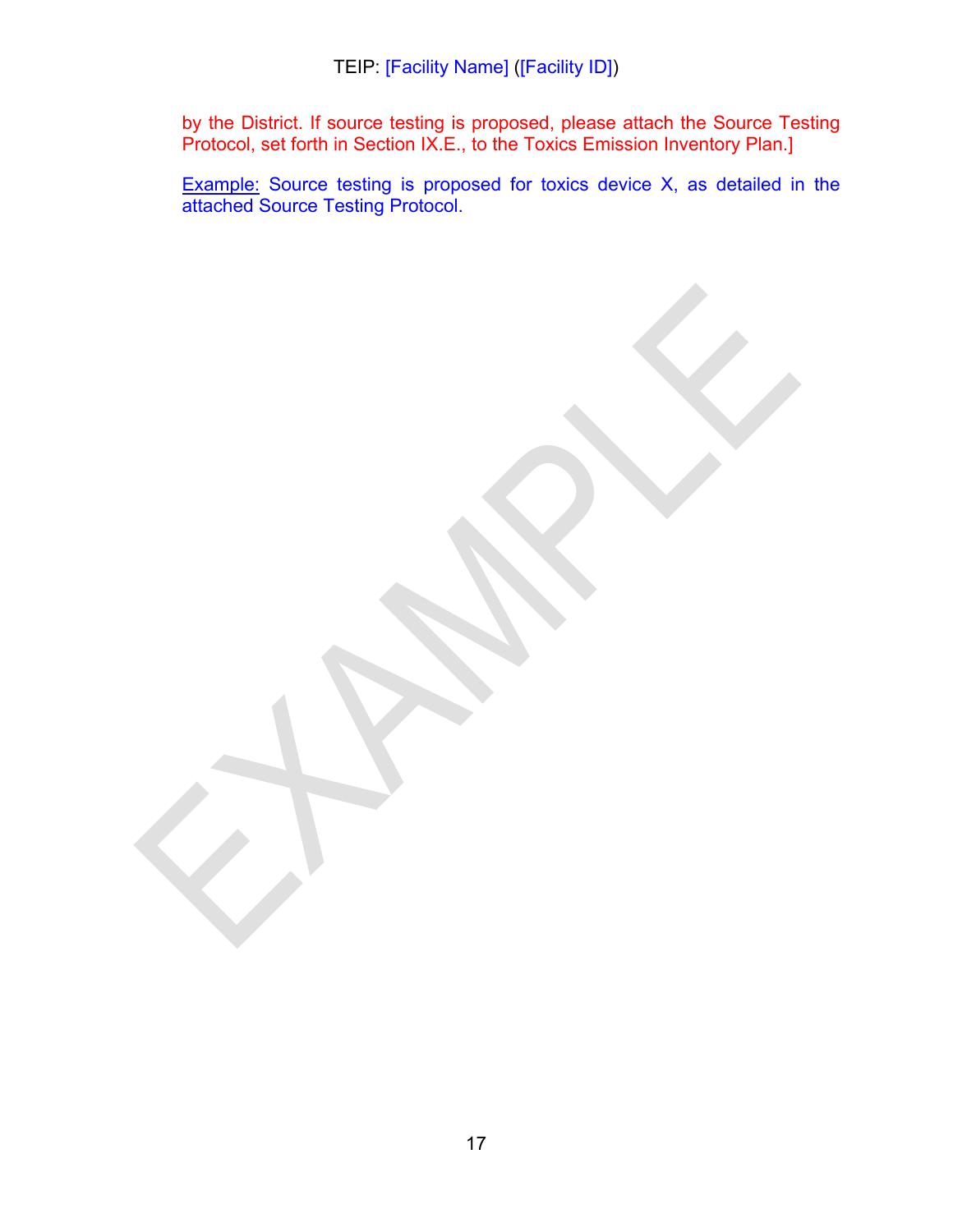# **Appendix A. Facility Process Flow Diagram(s)**

[Each inventory plan shall include a flow diagram consisting of a comprehensive schematic drawing of the process flows that affect the nature or quantity of emissions of listed substances. If necessary, a reference document shall be attached to the drawing to include any information needed to fulfill the flow diagram requirements that cannot be included in the drawing. Flow diagram requirements are listed under Section VIB of the CARB Emission Inventory Criteria & Guidelines www.arb.ca.gov/ab2588/2588guid.htm. For information regarding trade secrets, please refer to Section VIC of the CARB Emission Inventory Criteria and Guidelines or the CA Health & Safety Code § 44346.]

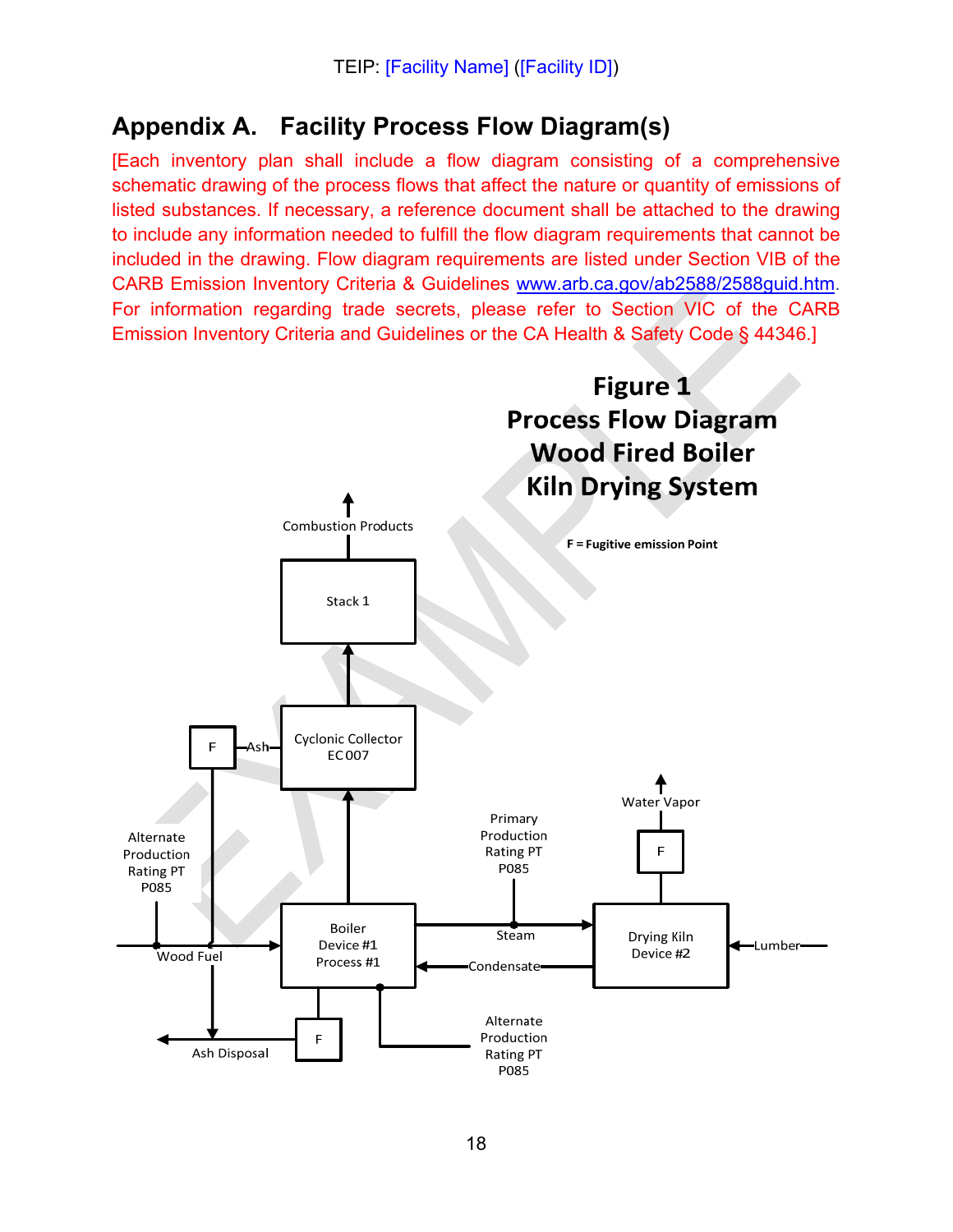# **Appendix B. Permit and PEER Unit Listing**

| Permit ID | Toxics<br>Device ID | Permit<br>Status | Permit Description |
|-----------|---------------------|------------------|--------------------|
|           |                     |                  |                    |
|           |                     |                  |                    |
|           |                     |                  |                    |
|           |                     |                  |                    |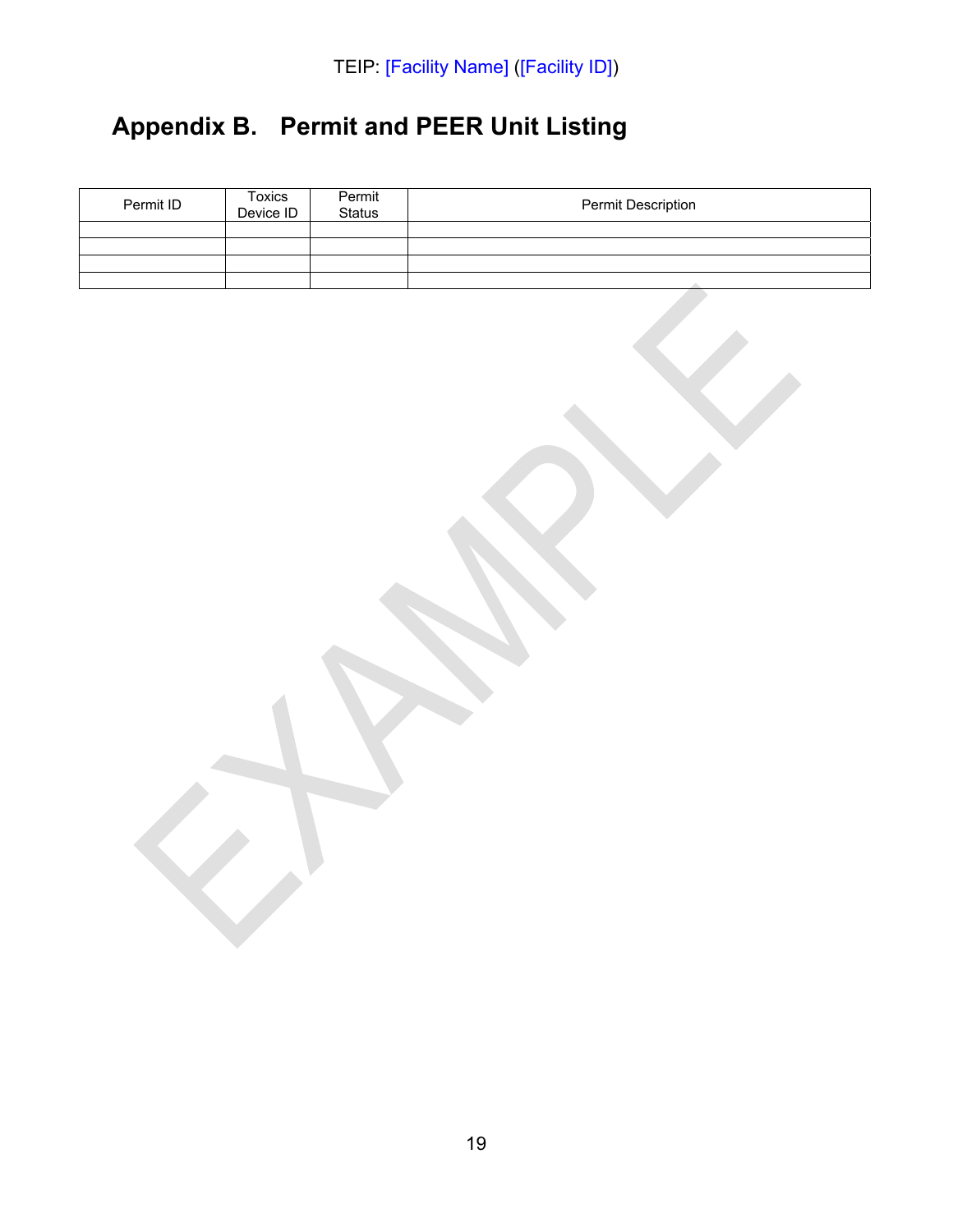# **Appendix C. Toxic Emissions Profiles**

| <b>Toxic Profile #</b> | <b>Description</b>                                |
|------------------------|---------------------------------------------------|
| 3                      | NG < 10 MMBTU/Hr External Combustion              |
| 6                      | NG 10-100 MMBTU/Hr External Combustion            |
| 8                      | NG >100 MMBTU/Hr External Combustion              |
| 102                    | LPG External Combustion-<10 MMBtu/hr              |
| 103                    | LPG External Combustion- 10-100 MMBtu/hr          |
| 104                    | LPG External Combustion->100 MMBtu/hr             |
| 108                    | LPG Internal Combustion - Turbine w/o Catalyst    |
| 136                    | Diesel Engine Particulate Matter                  |
| 137                    | LPG-Fired Internal Combustion 4SLB Engine No Cont |
| 154                    | LPG-Fired Internal Combustion 2SLB Engine No Cont |
| 156                    | LPG-Fired Internal Combustion 4SRB Engine No Cont |
| 158                    | LPG Internal Combustion - Turbine w/ Catalyst     |
| 159                    | NG Internal Combustion 2SLB Engine No Controls    |
| 160                    | NG Internal Combustion 4SLB Engine No Controls    |
| 161                    | NG Internal Combustion 4SRB Engine No Controls    |
| 162                    | NG Internal Combustion - Turbine w/o Catalyst     |
| 163                    | NG Internal Combustion - Turbine w/ Catalyst      |

| <b>District Toxic Profile ID</b> |                                                                                                                                                                        |
|----------------------------------|------------------------------------------------------------------------------------------------------------------------------------------------------------------------|
| <b>Description</b>               | NG < 10 MMBTU/Hr External Combustion                                                                                                                                   |
| Source                           | The emission factors are from the table, "Natural Gas Fired External Combustion<br>Equipment" in the May 2001 update of VCAPCD AB 2588 Combustion Emission<br>Factors. |
|                                  |                                                                                                                                                                        |

| <b>Pollutant Name</b>                         | <b>Emission Factor</b> | <b>Emission Factor</b><br><b>Units</b> | CAS#    |
|-----------------------------------------------|------------------------|----------------------------------------|---------|
| Acetaldehyde                                  | 4.30E-03               | lb/mmscf                               | 75070   |
| Acrolein                                      | 2.70E-03               | lb/mmscf                               | 107028  |
| Benzene                                       | 8.00E-03               | lb/mmscf                               | 71432   |
| Ethyl benzene                                 | 9.50E-03               | lb/mmscf                               | 100414  |
| Formaldehyde                                  | 1.70E-02               | lb/mmscf                               | 50000   |
| Hexane                                        | 6.30E-03               | lb/mmscf                               | 110543  |
| Naphthalene                                   | 3.00E-04               | lb/mmscf                               | 91203   |
| PAHs, total, w/o individ. components reported | 1.00E-04               | lb/mmscf                               | 1151    |
| Propylene                                     | 7.31E-01               | lb/mmscf                               | 115071  |
| Toluene                                       | 3.66E-02               | lb/mmscf                               | 108883  |
| Xylenes (mixed)                               | 2.72E-02               | lb/mmscf                               | 1330207 |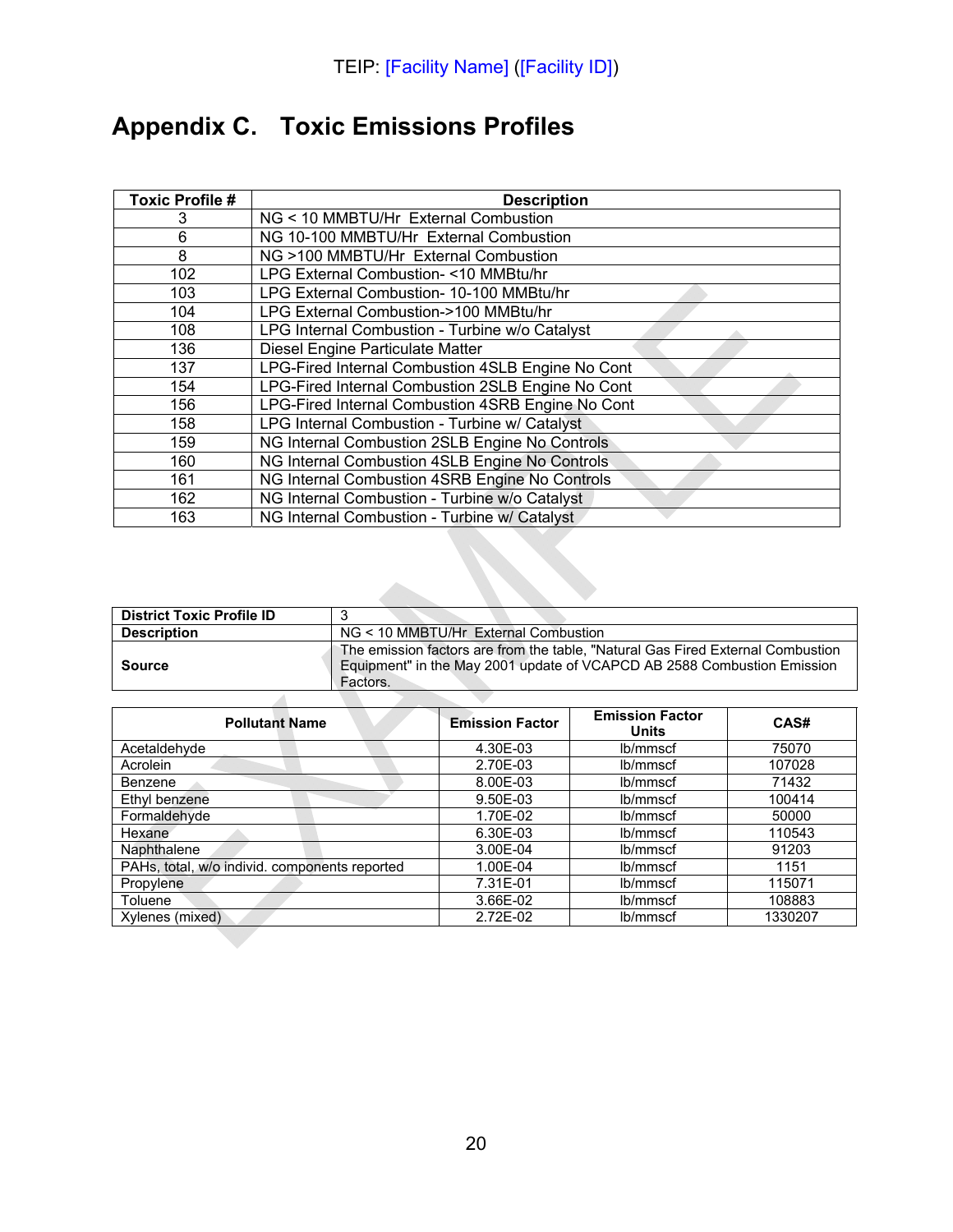| <b>District Toxic Profile ID</b> |                                                                                                                                                                        |
|----------------------------------|------------------------------------------------------------------------------------------------------------------------------------------------------------------------|
| <b>Description</b>               | NG 10-100 MMBTU/Hr External Combustion                                                                                                                                 |
| Source                           | The emission factors are from the table. "Natural Gas Fired External Combustion<br>Equipment" in the May 2001 update of VCAPCD AB 2588 Combustion Emission<br>Factors. |

| <b>Pollutant Name</b>                         | <b>Emission Factor</b> | <b>Emission Factor</b><br><b>Units</b> | CAS#    |
|-----------------------------------------------|------------------------|----------------------------------------|---------|
| Acetaldehyde                                  | 3.10E-03               | lb/mmscf                               | 75070   |
| Acrolein                                      | 2.70E-03               | lb/mmscf                               | 107028  |
| Benzene                                       | 5.80E-03               | lb/mmscf                               | 71432   |
| Ethyl benzene                                 | 6.90E-03               | lb/mmscf                               | 100414  |
| Formaldehyde                                  | 1.23E-02               | lb/mmscf                               | 50000   |
| Hexane                                        | 4.60E-03               | lb/mmscf                               | 110543  |
| Naphthalene                                   | 3.00E-04               | lb/mmscf                               | 91203   |
| PAHs, total, w/o individ. components reported | 1.00E-04               | lb/mmscf                               | 1151    |
| Propylene                                     | 5.30E-01               | lb/mmscf                               | 115071  |
| Toluene                                       | 2.65E-02               | Jb/mmscf                               | 108883  |
| Xylenes (mixed)                               | 1.97E-02               | lb/mmscf                               | 1330207 |

| <b>District Toxic Profile ID</b> |                                                                                                                                                                        |
|----------------------------------|------------------------------------------------------------------------------------------------------------------------------------------------------------------------|
| <b>Description</b>               | NG >100 MMBTU/Hr External Combustion                                                                                                                                   |
| Source                           | The emission factors are from the table, "Natural Gas Fired External Combustion<br>Equipment" in the May 2001 update of VCAPCD AB 2588 Combustion Emission<br>Factors. |
|                                  |                                                                                                                                                                        |

| <b>Pollutant Name</b>                         | <b>Emission Factor</b> | <b>Emission Factor</b><br><b>Units</b> | CAS#    |
|-----------------------------------------------|------------------------|----------------------------------------|---------|
| Acetaldehyde                                  | 9.00E-04               | lb/mmscf                               | 75070   |
| Acrolein                                      | 8.00E-04               | lb/mmscf                               | 107028  |
| Benzene                                       | 1.70E-03               | lb/mmscf                               | 71432   |
| Ethyl benzene                                 | 2.00E-03               | lb/mmscf                               | 100414  |
| Formaldehyde                                  | 3.60E-03               | lb/mmscf                               | 50000   |
| Hexane                                        | 1.30E-03               | lb/mmscf                               | 110543  |
| Naphthalene                                   | 3.00E-04               | lb/mmscf                               | 91203   |
| PAHs, total, w/o individ. components reported | 1.00E-04               | lb/mmscf                               | 1151    |
| Propylene                                     | 1.55E-02               | lb/mmscf                               | 115071  |
| Toluene                                       | 7.80E-03               | lb/mmscf                               | 108883  |
| Xylenes (mixed)                               | 5.80E-03               | lb/mmscf                               | 1330207 |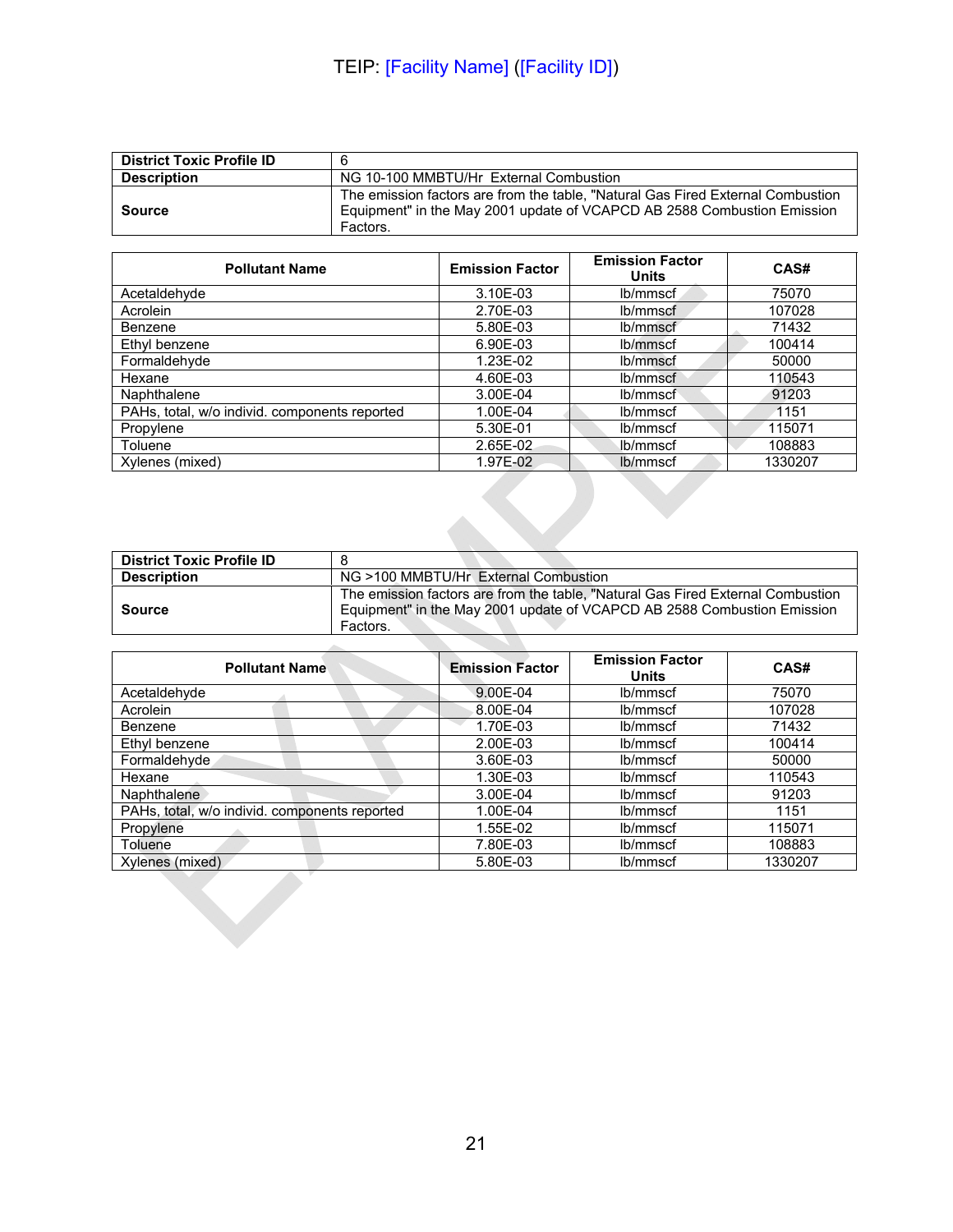| <b>District Toxic Profile ID</b> | 102                                                                                                                                                                                                                         |
|----------------------------------|-----------------------------------------------------------------------------------------------------------------------------------------------------------------------------------------------------------------------------|
| <b>Description</b>               | LPG External Combustion-<10 MMBtu/hr                                                                                                                                                                                        |
| <b>Source</b>                    | The emission factors are from the table, "Natural Gas Fired External Combustion<br>Equipment" in the May 2001 report, VCAPCD AB 2588 Combustion Emission<br>Factors and a conversion from NG to LPG using District factors. |

| <b>Pollutant Name</b>                         | <b>Emission Factor</b> | <b>Emission Factor</b><br>Units | CAS#    |
|-----------------------------------------------|------------------------|---------------------------------|---------|
| Acetaldehyde                                  | 4.04E-04               | lb/1000 gal LPG                 | 75070   |
| Acrolein                                      | 2.54E-04               | lb/1000 gal LPG                 | 107028  |
| Benzene                                       | 7.52E-04               | lb/1000 gal LPG                 | 71432   |
| Ethyl benzene                                 | 8.93E-04               | lb/1000 gal LPG                 | 100414  |
| Formaldehyde                                  | 1.60E-03               | lb/1000 gal LPG                 | 50000   |
| Hexane                                        | 5.92E-04               | lb/1000 gal LPG                 | 110543  |
| Naphthalene                                   | 2.82E-05               | lb/1000 gal LPG                 | 91203   |
| PAHs, total, w/o individ. components reported | 9.40E-06               | lb/1000 gal LPG                 | 1151    |
| Propylene                                     | 6.87E-02               | lb/1000 gal LPG                 | 115071  |
| Toluene                                       | 3.44E-03               | lb/1000 gal LPG                 | 108883  |
| Xylenes (mixed)                               | 2.56E-03               | lb/1000 gal LPG                 | 1330207 |
|                                               |                        |                                 |         |

| <b>District Toxic Profile ID</b> | 103                                                                                                                                                                                                                           |
|----------------------------------|-------------------------------------------------------------------------------------------------------------------------------------------------------------------------------------------------------------------------------|
| <b>Description</b>               | LPG External Combustion- 10-100 MMBtu/hr                                                                                                                                                                                      |
| Source                           | The emission factors are from the table. "Natural Gas Fired External Combustion<br>Equipment" in the May 2001 update of VCAPCD AB 2588 Combustion Emission<br>Factors and a conversion from NG to LPG using District factors. |

| <b>Pollutant Name</b>                         | <b>Emission Factor</b> | <b>Emission Factor</b><br><b>Units</b> | CAS#    |
|-----------------------------------------------|------------------------|----------------------------------------|---------|
| Acetaldehyde                                  | 2.91E-04               | Ib/1000 gal LPG                        | 75070   |
| Acrolein                                      | 2.54E-04               | lb/1000 gal LPG                        | 107028  |
| <b>Benzene</b>                                | 5.45E-04               | Ib/1000 gal LPG                        | 71432   |
| Ethyl benzene                                 | 6.49E-04               | lb/1000 gal LPG                        | 100414  |
| Formaldehyde                                  | 1.16E-03               | lb/1000 gal LPG                        | 50000   |
| Hexane                                        | 4.32E-04               | lb/1000 gal LPG                        | 110543  |
| Naphthalene                                   | 2.82E-05               | lb/1000 gal LPG                        | 91203   |
| PAHs, total, w/o individ. components reported | 9.40E-06               | lb/1000 gal LPG                        | 1151    |
| Propylene                                     | 4.98E-02               | lb/1000 gal LPG                        | 115071  |
| Toluene                                       | 2.49E-03               | Ib/1000 gal LPG                        | 108883  |
| Xylenes (mixed)                               | 1.85E-03               | lb/1000 gal LPG                        | 1330207 |
|                                               |                        |                                        |         |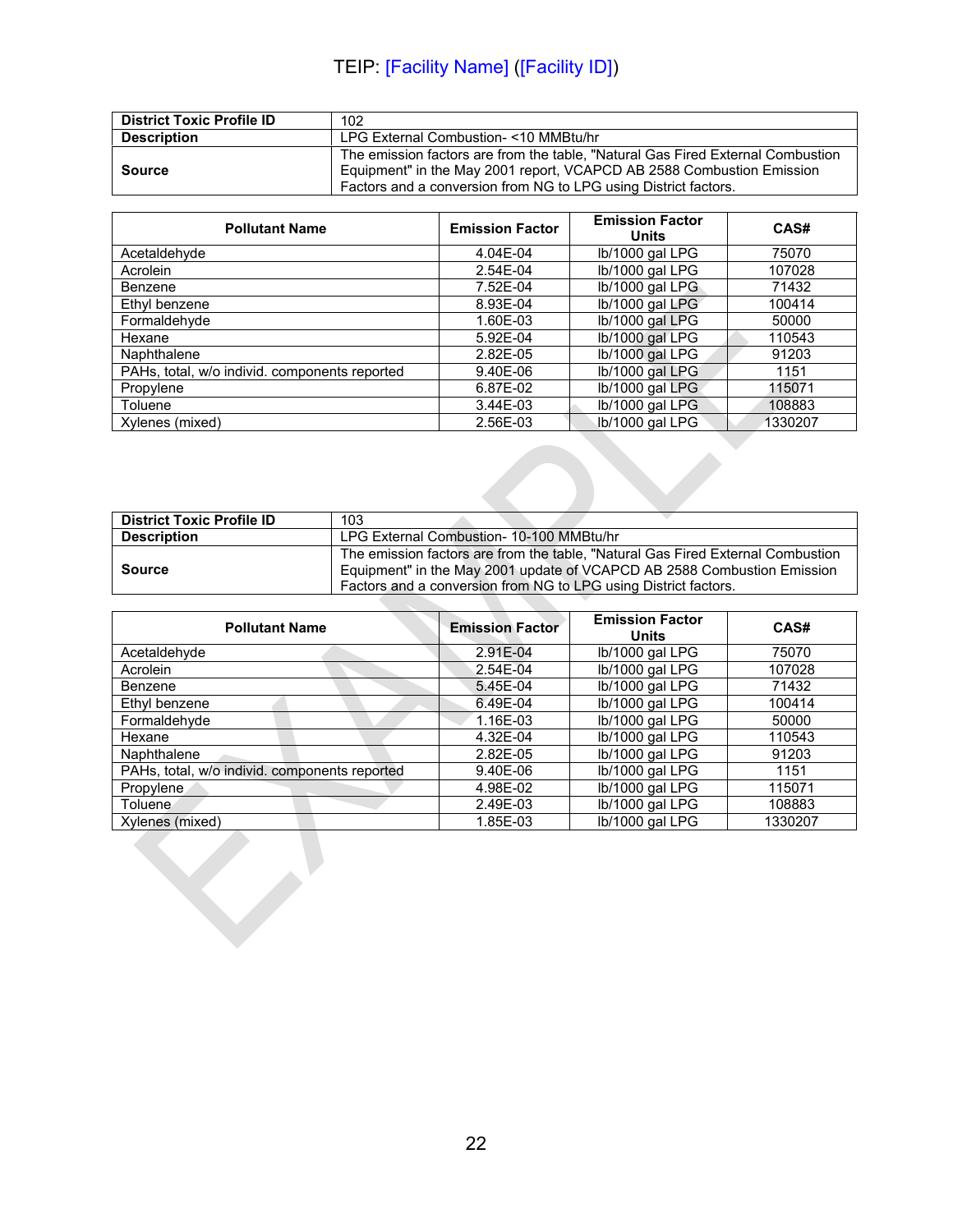| <b>District Toxic Profile ID</b> | 104                                                                                                                                                                                                                           |
|----------------------------------|-------------------------------------------------------------------------------------------------------------------------------------------------------------------------------------------------------------------------------|
| <b>Description</b>               | LPG External Combustion->100 MMBtu/hr                                                                                                                                                                                         |
| <b>Source</b>                    | The emission factors are from the table, "Natural Gas Fired External Combustion<br>Equipment" in the May 2001 update of VCAPCD AB 2588 Combustion Emission<br>Factors and a conversion from NG to LPG using District factors. |

| <b>Pollutant Name</b>                         | <b>Emission Factor</b> | <b>Emission Factor</b><br>Units | CAS#    |
|-----------------------------------------------|------------------------|---------------------------------|---------|
| Acetaldehyde                                  | 8.46E-05               | lb/1000 gal LPG                 | 75070   |
| Acrolein                                      | 7.52E-05               | lb/1000 gal LPG                 | 107028  |
| Benzene                                       | 1.60E-04               | lb/1000 gal LPG                 | 71432   |
| Ethyl benzene                                 | 1.88E-04               | lb/1000 gal LPG                 | 100414  |
| Formaldehyde                                  | 3.38E-04               | lb/1000 gal LPG                 | 50000   |
| Hexane                                        | 1.22E-04               | lb/1000 gal LPG                 | 110543  |
| Naphthalene                                   | 2.82E-05               | lb/1000 gal LPG                 | 91203   |
| PAHs, total, w/o individ. components reported | 9.40E-06               | lb/1000 gal LPG                 | 1151    |
| Propylene                                     | 1.46E-03               | lb/1000 gal LPG                 | 115071  |
| Toluene                                       | 7.33E-04               | lb/1000 gal LPG                 | 108883  |
| Xylenes (mixed)                               | 5.45E-04               | Ib/1000 gal LPG                 | 1330207 |
|                                               |                        |                                 |         |

| <b>District Toxic Profile ID</b> | 108                                                                              |
|----------------------------------|----------------------------------------------------------------------------------|
| <b>Description</b>               | LPG Internal Combustion - Turbine w/o Catalyst                                   |
|                                  | LPG-fired turbine toxic emission are not available, so natural gas-fired turbine |
| <b>Source</b>                    | emission factors are used as a surrogate. The emission factors were based on AP  |
|                                  | 42, Fifth Edition, Volume I, Chapter 3: Stationary Internal Combustion Sources,  |
|                                  | Section 3: Stationary Gas Turbines, Table 3.1-3. Assumes 94,000 Btu/gal LPG      |

| <b>Pollutant Name</b>                                  | <b>Emission Factor</b> | <b>Emission Factor</b><br><b>Units</b> | CAS#    |
|--------------------------------------------------------|------------------------|----------------------------------------|---------|
| 1.3-Butadiene                                          | 4.04E-05               | lb/1000 gal LPG                        | 106990  |
| Acetaldehyde                                           | 3.76E-03               | lb/1000 gal LPG                        | 75070   |
| Acrolein                                               | 6.02E-04               | lb/1000 gal LPG                        | 107028  |
| Benzene                                                | 1.13E-03               | Ib/1000 gal LPG                        | 71432   |
| Ethyl benzene                                          | 3.01E-03               | lb/1000 gal LPG                        | 100414  |
| Formaldehyde                                           | 6.67E-02               | lb/1000 gal LPG                        | 50000   |
| Naphthalene                                            | 1.22E-04               | lb/1000 gal LPG                        | 91203   |
| PAHs, total, with individ. components also<br>reported | 2.07E-04               | Ib/1000 gal LPG                        | 1150    |
| Propylene oxide                                        | 2.73E-03               | lb/1000 gal LPG                        | 75569   |
| Toluene                                                | 1.22E-02               | Ib/1000 gal LPG                        | 108883  |
| Xylenes (mixed)                                        | 6.02E-03               | lb/1000 gal LPG                        | 1330207 |

| <b>District Toxic Profile ID</b> | 136                              |
|----------------------------------|----------------------------------|
| <b>Description</b>               | Diesel Engine Particulate Matter |
| <b>Source</b>                    | Assumes all PM10 is DPM          |

| <b>Pollutant Name</b>                     | <b>Emission Factor</b> | <b>Emission Factor</b><br><b>Units</b> | CAS# |
|-------------------------------------------|------------------------|----------------------------------------|------|
| Diesel engine exhaust, particulate matter | $.00E + 00$            | Ib/Ib PM10                             | 9901 |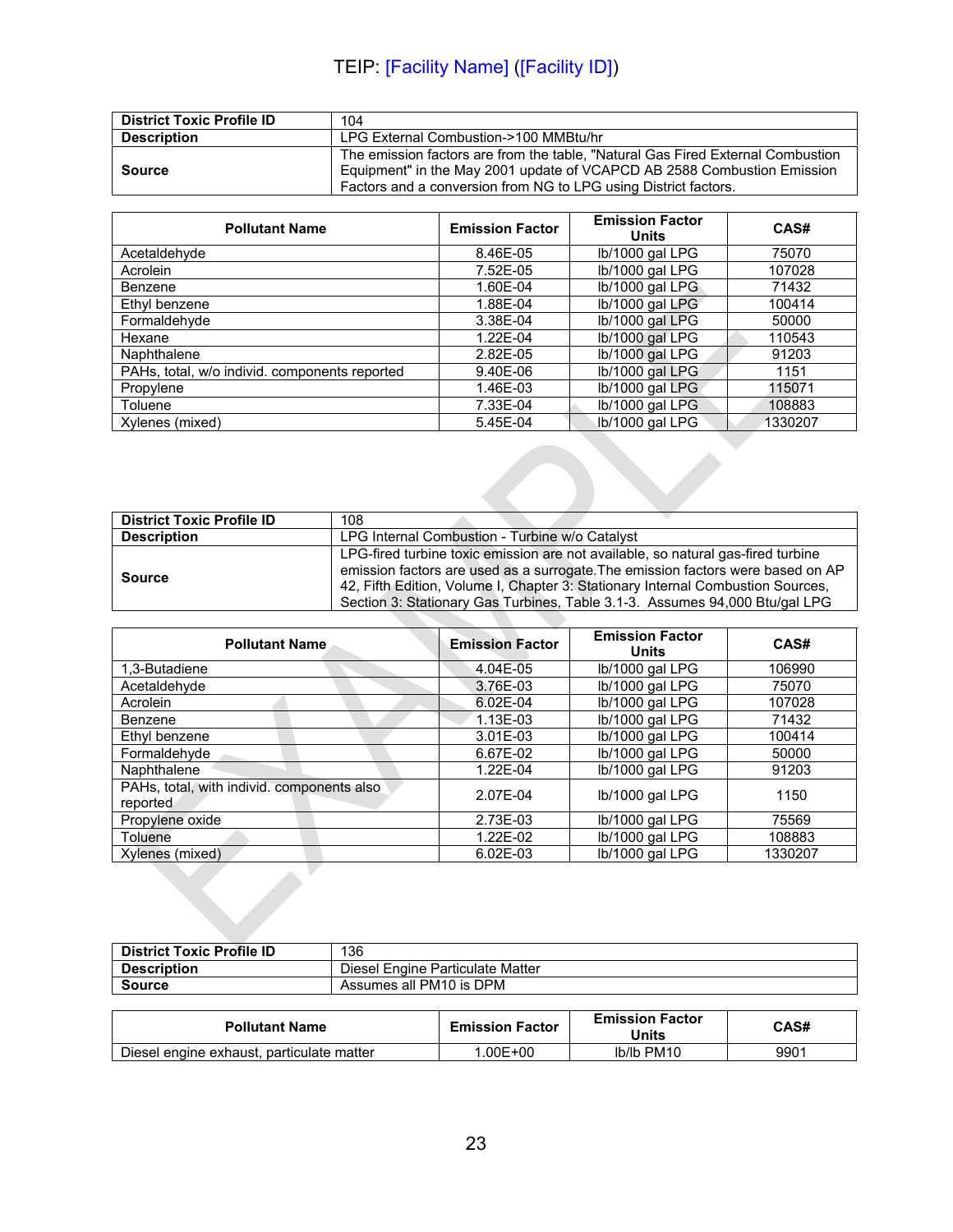| <b>District Toxic Profile ID</b> | 137                                                                                                                                                                                                                                                                                                                            |
|----------------------------------|--------------------------------------------------------------------------------------------------------------------------------------------------------------------------------------------------------------------------------------------------------------------------------------------------------------------------------|
| <b>Description</b>               | LPG-Fired Internal Combustion 4SLB Engine No Cont                                                                                                                                                                                                                                                                              |
| <b>Source</b>                    | The emission factors are derived from July 2000 AP 42, Fifth Edition, Volume I,<br>Chapter 3: Stationary Internal Combustion Sources, Section 2: Natural Gas-Fired<br>Reciprocating Engine and conversion from NG to LPG using District conversion<br>factors Use spreadsheet to determine VOC control or to use different HHV |

| <b>Pollutant Name</b>                         | <b>Emission Factor</b> | <b>Emission Factor</b><br><b>Units</b> | CAS#    |
|-----------------------------------------------|------------------------|----------------------------------------|---------|
| 1,1,2,2-Tetrachloroethane                     | 3.76E-03               | lb/1,000 gallons                       | 79345   |
| 1,1,2-Trichloroethane                         | 2.99E-03               | lb/1,000 gallons                       | 79005   |
| 1,1-Dichloroethane                            | 2.22E-03               | lb/1,000 gallons                       | 75343   |
| 1,2,4-Trimethylbenzene                        | 1.34E-03               | lb/1,000 gallons                       | 95636   |
| 1,3-Butadiene                                 | $2.51E-02$             | lb/1,000 gallons                       | 106990  |
| 2,2,4-Trimethylpentane                        | $2.35E-02$             | lb/1,000 gallons                       | 540841  |
| 2-Methyl naphthalene                          | 3.12E-03               | lb/1,000 gallons                       | 91576   |
| Acenaphthene                                  | 1.18E-04               | lb/1,000 gallons                       | 83329   |
| Acenaphthylene                                | $5.20E-04$             | lb/1,000 gallons                       | 208968  |
| Acetaldehyde                                  | 7.86E-01               | lb/1,000 gallons                       | 75070   |
| Acrolein                                      | 4.83E-01               | lb/1,000 gallons                       | 107028  |
| Benzene                                       | 4.14E-02               | lb/1,000 gallons                       | 71432   |
| Benzo[b]fluoranthene                          | 1.56E-05               | lb/1,000 gallons                       | 205992  |
| Benzo[e]pyrene                                | 3.90E-05               | lb/1,000 gallons                       | 192972  |
| Benzo[g,h,i]perylene                          | 3.89E-05               | lb/1,000 gallons                       | 191242  |
| Biphenyl                                      | 1.99E-02               | lb/1,000 gallons                       | 92524   |
| Carbon tetrachloride                          | 3.45E-03               | lb/1,000 gallons                       | 56235   |
| Chlorobenzene                                 | 2.86E-03               | lb/1,000 gallons                       | 108907  |
| Chloroform                                    | 2.68E-03               | lb/1,000 gallons                       | 67663   |
| Chrysene                                      | 6.51E-05               | lb/1,000 gallons                       | 218019  |
| Ethyl benzene                                 | 3.73E-03               | lb/1,000 gallons                       | 100414  |
| Ethylene dibromide {EDB}                      | $4.16E-03$             | lb/1,000 gallons                       | 106934  |
| Fluoranthene                                  | 1.04E-04               | lb/1,000 gallons                       | 206440  |
| Fluorene                                      | $5.33E-04$             | lb/1,000 gallons                       | 86737   |
| Formaldehyde                                  | 4.96E+00               | lb/1,000 gallons                       | 50000   |
| Hexane                                        | 1.04E-01               | lb/1,000 gallons                       | 110543  |
| Methanol                                      | 2.35E-01               | lb/1,000 gallons                       | 67561   |
| Methylene chloride {Dichloromethane}          | 1.88E-03               | lb/1,000 gallons                       | 75092   |
| Naphthalene                                   | 6.99E-03               | lb/1,000 gallons                       | 91203   |
| PAHs, total, w/o individ. components reported | 2.53E-03               | lb/1,000 gallons                       | 1151    |
| Phenanthrene                                  | 9.78E-04               | lb/1,000 gallons                       | 85018   |
| Phenol                                        | 2.26E-03               | lb/1,000 gallons                       | 108952  |
| Pyrene                                        | 1.28E-04               | lb/1,000 gallons                       | 129000  |
| <b>Styrene</b>                                | 2.22E-03               | lb/1,000 gallons                       | 100425  |
| Toluene                                       | 3.84E-02               | lb/1,000 gallons                       | 108883  |
| Vinyl chloride                                | 1.40E-03               | lb/1,000 gallons                       | 75014   |
| Xylenes (mixed)                               | 1.73E-02               | lb/1,000 gallons                       | 1330207 |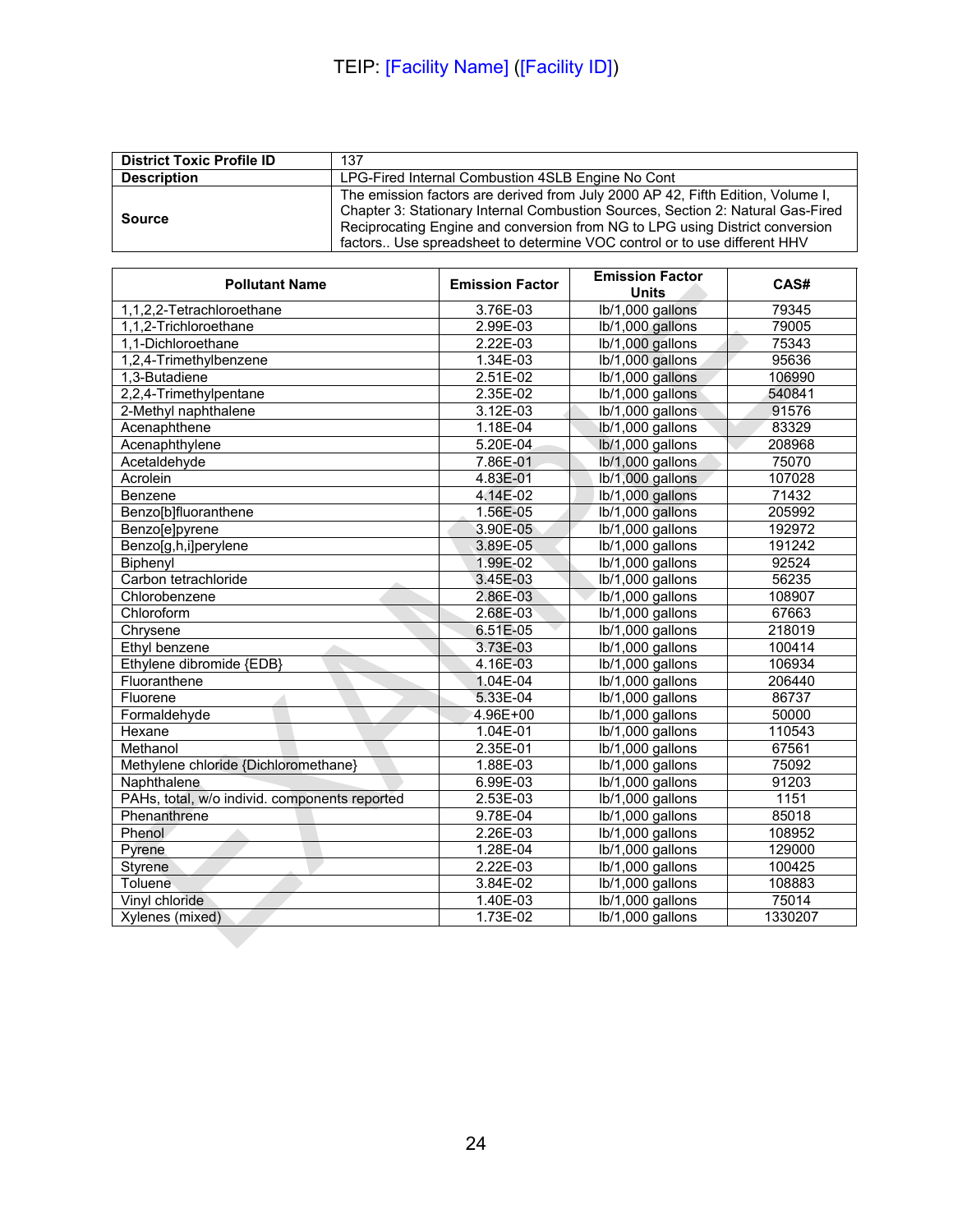| <b>District Toxic Profile ID</b> | 154                                                                                                                                                                                                                                                                                                                            |
|----------------------------------|--------------------------------------------------------------------------------------------------------------------------------------------------------------------------------------------------------------------------------------------------------------------------------------------------------------------------------|
| <b>Description</b>               | LPG-Fired Internal Combustion 2SLB Engine No Cont                                                                                                                                                                                                                                                                              |
| <b>Source</b>                    | The emission factors are derived from July 2000 AP 42, Fifth Edition, Volume I,<br>Chapter 3: Stationary Internal Combustion Sources, Section 2: Natural Gas-Fired<br>Reciprocating Engine and conversion from NG to LPG using District conversion<br>factors Use spreadsheet to determine VOC control or to use different HHV |

| <b>Pollutant Name</b>                         | <b>Emission Factor</b> | <b>Emission Factor</b><br>Units            | CAS#    |
|-----------------------------------------------|------------------------|--------------------------------------------|---------|
| 1,1,2,2-Tetrachloroethane                     | 6.23E-03               | $lbs/1,000$ gals                           | 79345   |
| 1,1,2-Trichloroethane                         | 4.95E-03               | $lbs/1,000$ gals                           | 79005   |
| 1,1-Dichloroethane                            | 3.68E-03               | lbs/1,000 gals                             | 75343   |
| 1,2,4-Trimethylbenzene                        | $9.21E-04$             | lbs/1,000 gals                             | 95636   |
| 1,3-Butadiene                                 | 7.71E-02               | lbs/1,000 gals                             | 106990  |
| 2,2,4-Trimethylpentane                        | 7.95E-02               | lbs/1,000 gals                             | 540841  |
| 2-Methyl naphthalene                          | $2.01E-03$             | lbs/1,000 gals                             | 91576   |
| Acenaphthene                                  | 1.25E-04               | $lbs/1,000$ gals                           | 83329   |
| Acenaphthylene                                | 2.98E-04               | $lbs/1,000$ gals                           | 208968  |
| Acetaldehyde                                  | 7.29E-01               | $lbs/1,000$ gals                           | 75070   |
| Acrolein                                      | 7.31E-01               | lbs/1,000 gals                             | 107028  |
| Anthracene                                    | 6.75E-05               | lbs/1,000 gals                             | 120127  |
| Benz[a]anthracene                             | 3.16E-05               | lbs/1,000 gals                             | 56553   |
| Benzene                                       | 1.82E-01               | lbs/1,000 gals                             | 71432   |
| Benzo[a]pyrene                                | 2.20E-06               | lbs/1,000 gals                             | 50328   |
| Benzo[b]fluoranthene                          | 8.00E-07               | lbs/1,000 gals                             | 205992  |
| Benzo[e]pyrene                                | 2.20E-06               | lbs/1,000 gals                             | 192972  |
| Benzo[g,h,i]perylene                          | 2.33E-06               | $lbs/1,000$ gals                           | 191242  |
| Benzo[k]fluoranthene                          | 4.00E-07               | $lbs/1,000$ gals                           | 207089  |
| Biphenyl                                      | 3.71E-04               | $\overline{\text{lbs}}/1,000 \text{ gals}$ | 92524   |
| Carbon tetrachloride                          | 5.71E-03               | $lbs/1,000$ gals                           | 56235   |
| Chlorobenzene                                 | 4.17E-03               | lbs/1,000 gals                             | 108907  |
| Chloroform                                    | 4.43E-03               | $lbs/1,000$ gals                           | 67663   |
| Chrysene                                      | 6.32E-05               | $lbs/1,000$ gals                           | 218019  |
| Cyclohexane                                   | 2.90E-02               | $lbs/1,000$ gals                           | 110827  |
| Ethyl benzene                                 | 1.02E-02               | $lbs/1,000$ gals                           | 100414  |
| Ethylene dibromide {EDB}                      | 6.90E-03               | lbs/1,000 gals                             | 106934  |
| Fluoranthene                                  | 3.39E-05               | lbs/1,000 gals                             | 206440  |
| Fluorene                                      | 1.59E-04               | $lbs/1,000$ gals                           | 86737   |
| Formaldehyde                                  | $5.19E + 00$           | lbs/1,000 gals                             | 50000   |
| Hexane                                        | 4.18E-02               | lbs/1,000 gals                             | 110543  |
| Indeno[1,2,3-cd]pyrene                        | 9.33E-07               | lbs/1,000 gals                             | 193395  |
| Methanol                                      | 2.33E-01               | $lbs/1,000$ gals                           | 67561   |
| Methylene chloride {Dichloromethane}          | 1.38E-02               | $lbs/1,000$ gals                           | 75092   |
| Naphthalene                                   | 9.05E-03               | $lbs/1,000$ gals                           | 91203   |
| PAHs, total, w/o individ. components reported | 1.23E-02               | $lbs/1,000$ gals                           | 1151    |
| Perylene                                      | 4.67E-07               | $lbs/1,000$ gals                           | 198550  |
| Phenanthrene                                  | 3.32E-04               | $lbs/1,000$ gals                           | 85018   |
| Phenol                                        | 3.96E-03               | lbs/1,000 gals                             | 108952  |
| Pyrene                                        | 5.49E-05               | $lbs/1,000$ gals                           | 129000  |
| Styrene                                       | 5.15E-03               | lbs/1,000 gals                             | 100425  |
| Toluene                                       | $9.05E-02$             | lbs/1,000 gals                             | 108883  |
| Vinyl chloride                                | 2.32E-03               | $lbs/1,000$ gals                           | 75014   |
| Xylenes (mixed)                               | 2.52E-02               | $lbs/1,000$ gals                           | 1330207 |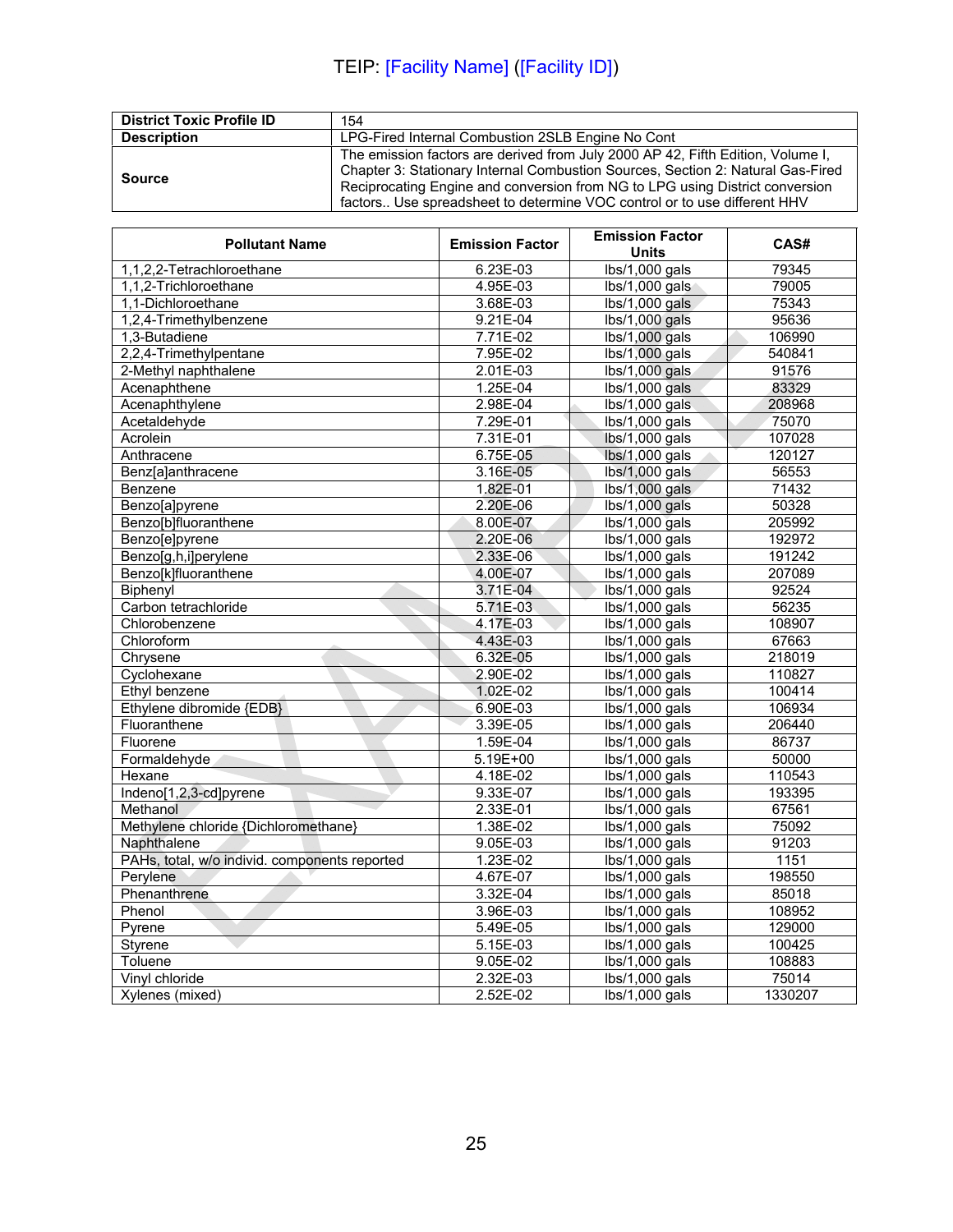| <b>District Toxic Profile ID</b> | 156                                                                                                                                                                                                                                                                                                                              |
|----------------------------------|----------------------------------------------------------------------------------------------------------------------------------------------------------------------------------------------------------------------------------------------------------------------------------------------------------------------------------|
| <b>Description</b>               | LPG-Fired Internal Combustion 4SRB Engine No Cont                                                                                                                                                                                                                                                                                |
| <b>Source</b>                    | The emission factors are derived from July 2000 AP 42, Fifth Edition, Volume I,<br>Chapter 3: Stationary Internal Combustion Sources, Section 2: Natural Gas-Fired<br>Reciprocating Engine and conversion from NG to LPG using District conversion<br>factors. Use spreadsheet to determine VOC control or to use different HHV. |

| <b>Pollutant Name</b>                         | <b>Emission Factor</b> | <b>Emission Factor</b><br>Units | CAS#    |
|-----------------------------------------------|------------------------|---------------------------------|---------|
| 1,1,2,2-Tetrachloroethane                     | 2.38E-03               | $lbs/1,000$ gals                | 79345   |
| 1,1,2-Trichloroethane                         | 1.44E-03               | lbs/1,000 gals                  | 79005   |
| 1,1-Dichloroethane                            | 1.06E-03               | lbs/1,000 gals                  | 75343   |
| 1.3-Butadiene                                 | 6.23E-02               | lbs/1,000 gals                  | 106990  |
| Acetaldehyde                                  | 2.62E-01               | lbs/1,000 gals                  | 75070   |
| Acrolein                                      | 2.47E-01               | $lbs/1,000$ gals                | 107028  |
| Benzene                                       | 1.49E-01               | $lbs/1,000$ gals                | 71432   |
| Carbon tetrachloride                          | 1.66E-03               | lbs/1,000 gals                  | 56235   |
| Chlorobenzene                                 | 1.21E-03               | lbs/1,000 gals                  | 108907  |
| Chloroform                                    | 1.29E-03               | $lbs/1,000$ gals                | 67663   |
| Ethyl benzene                                 | 2.33E-03               | $lbs/1,000$ gals                | 100414  |
| Ethylene dibromide {EDB}                      | 2.00E-03               | $lbs/1,000$ gals                | 106934  |
| Formaldehyde                                  | $1.93E + 00$           | $lbs/1,000$ gals                | 50000   |
| Methanol                                      | 2.88E-01               | $lbs/1,000$ gals                | 67561   |
| Methylene chloride {Dichloromethane}          | 3.87E-03               | $lbs/1,000$ gals                | 75092   |
| Naphthalene                                   | 9.13E-03               | $lbs/1,000$ gals                | 91203   |
| PAHs, total, w/o individ. components reported | 1.33E-02               | $lbs/1,000$ gals                | 1151    |
| Styrene                                       | 1.12E-03               | $lbs/1,000$ gals                | 100425  |
| Toluene                                       | 5.25E-02               | lbs/1,000 gals                  | 108883  |
| Vinyl chloride                                | 6.75E-04               | $lbs/1,000$ gals                | 75014   |
| Xylenes (mixed)                               | 1.83E-02               | $lbs/1,000$ gals                | 1330207 |

| <b>District Toxic Profile ID</b> | 158                                                                                                                                                                                                                                                                                                                                   |
|----------------------------------|---------------------------------------------------------------------------------------------------------------------------------------------------------------------------------------------------------------------------------------------------------------------------------------------------------------------------------------|
| <b>Description</b>               | LPG Internal Combustion - Turbine w/ Catalyst                                                                                                                                                                                                                                                                                         |
| <b>Source</b>                    | LPG-fired turbine toxic emission are not available, so natural gas-fired turbine<br>emission factors are used as a surrogate. The emission factors were based on AP<br>42, Fifth Edition, Volume I, Chapter 3: Stationary Internal Combustion Sources,<br>Section 3: Stationary Gas Turbines, Table 3.1-3. Assumes 94,000 Btu/gal LPG |
|                                  |                                                                                                                                                                                                                                                                                                                                       |

| <b>Pollutant Name</b>                                  | <b>Emission Factor</b> | <b>Emission Factor</b><br>Units | CAS#    |
|--------------------------------------------------------|------------------------|---------------------------------|---------|
| 1.3-Butadiene                                          | 4.04E-05               | lb/1,000 Gallons                | 106990  |
| Acetaldehyde                                           | 3.76E-03               | lb/1,000 Gallons                | 75070   |
| Acrolein                                               | 6.02E-04               | lb/1,000 Gallons                | 107028  |
| Benzene                                                | 8.55E-05               | lb/1,000 Gallons                | 71432   |
| Ethyl benzene                                          | 3.01E-03               | lb/1.000 Gallons                | 100414  |
| Formaldehyde                                           | 1.88E-03               | lb/1.000 Gallons                | 50000   |
| Naphthalene                                            | 1.22E-04               | lb/1,000 Gallons                | 91203   |
| PAHs, total, with individ. components also<br>reported | 2.07E-04               | Ib/1,000 Gallons                | 1150    |
| Propylene oxide                                        | 2.73E-03               | lb/1,000 Gallons                | 75569   |
| Toluene                                                | 1.22E-02               | lb/1,000 Gallons                | 108883  |
| Xylenes (mixed)                                        | 6.02E-03               | lb/1.000 Gallons                | 1330207 |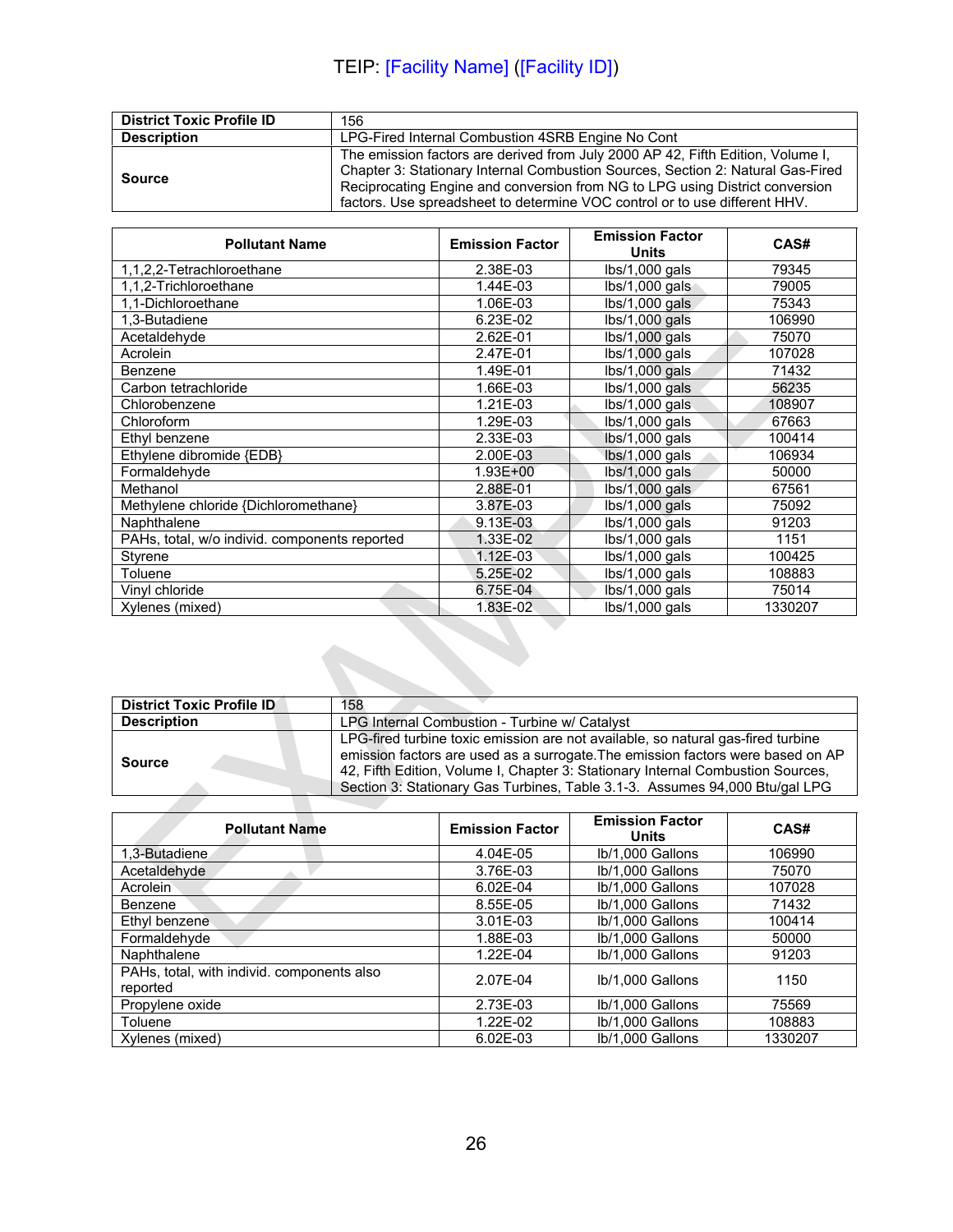| <b>District Toxic Profile ID</b> | 159                                                                                                                                                                                                                                                                                                     |
|----------------------------------|---------------------------------------------------------------------------------------------------------------------------------------------------------------------------------------------------------------------------------------------------------------------------------------------------------|
| <b>Description</b>               | NG Internal Combustion 2SLB Engine No Controls                                                                                                                                                                                                                                                          |
| Source                           | The emission factors were based on AP 42, Fifth Edition, Volume I, Chapter 3:<br>Stationary Internal Combustion Sources, Section 2: Natural Gas-Fired<br>Reciprocating Engines, Table 3.2-1. Assumes 1,000 btu per scf natural gas. Use<br>spreadsheet to determine VOC control or to use different HHV |

| <b>Pollutant Name</b>                         | <b>Emission Factor</b> | <b>Emission Factor</b> | CAS#             |
|-----------------------------------------------|------------------------|------------------------|------------------|
|                                               |                        | <b>Units</b>           |                  |
| 1,1,2,2-Tetrachloroethane                     | 6.63E-02               | lb/MMscf               | 79345            |
| 1,1,2-Trichloroethane                         | 5.27E-02               | lb/MMscf               | 79005            |
| 1,1-Dichloroethane                            | 3.91E-02               | lb/MMscf               | 75343            |
| 1,2,4-Trimethylbenzene                        | 9.80E-03               | lb/MMscf               | 95636            |
| 1,3-Butadiene                                 | 8.20E-01               | lb/MMscf               | 106990           |
| 2,2,4-Trimethylpentane                        | 8.46E-01               | lb/MMscf               | 540841           |
| 2-Methyl naphthalene                          | $2.14E-02$             | lb/MMscf               | 91576            |
| Acenaphthene                                  | 1.33E-03               | lb/MMscf               | 83329            |
| Acenaphthylene                                | 3.17E-03               | lb/MMscf               | 208968           |
| Acetaldehyde                                  | 7.76E+00               | lb/MMscf               | 75070            |
| Acrolein                                      | 7.78E+00               | lb/MMscf               | 107028           |
| Anthracene                                    | 7.18E-04               | lb/MMscf<br>dir.       | 120127           |
| Benz[a]anthracene                             | 3.36E-04               | lb/MMscf               | 56553            |
| Benzene                                       | $1.94E + 00$           | lb/MMscf               | 71432            |
| Benzo[a]pyrene                                | 5.68E-06               | lb/MMscf               | 50328            |
| Benzo[b]fluoranthene                          | 8.51E-06               | lb/MMscf               | 205992           |
| Benzo[e]pyrene                                | $2.34E-05$             | lb/MMscf               | 192972           |
| Benzo[g,h,i]perylene                          | 2.48E-05               | lb/MMscf               | 191242           |
| Benzo[k]fluoranthene                          | 4.26E-06               | lb/MMscf               | 207089           |
| Biphenyl                                      | 3.95E-03               | lb/MMscf               | 92524            |
| Carbon tetrachloride                          | 6.07E-02               | lb/MMscf               | 56235            |
| Chlorobenzene                                 | 4.44E-02               | lb/MMscf               | 108907           |
| Chloroform                                    | 4.71E-02               | lb/MMscf               | 67663            |
| Chrysene                                      | 6.72E-04               | lb/MMscf               | 218019           |
| Cyclohexane                                   | 3.08E-01               | lb/MMscf               | 110827           |
| Ethyl benzene                                 | 1.08E-01               | lb/MMscf               | 100414           |
| Ethylene dibromide {EDB}                      | 7.34E-02               | lb/MMscf               | 106934           |
| Ethylene dichloride {EDC}                     | 4.22E-02               | lb/MMscf               | 107062           |
| Fluoranthene                                  | 3.61E-04               | lb/MMscf               | 206440           |
| Fluorene                                      | 1.69E-03               | lb/MMscf               | 86737            |
| Formaldehyde                                  | $5.52E+01$             | lb/MMscf               | 50000            |
| Hexane                                        | 4.45E-01               | lb/MMscf               | 110543           |
| Indeno[1,2,3-cd]pyrene                        | 9.93E-06               | lb/MMscf               | 193395           |
| Methanol                                      | $2.48E + 00$           | lb/MMscf               | 67561            |
| Methylene chloride {Dichloromethane}          | 1.47E-01               | lb/MMscf               | 75092            |
| Naphthalene                                   | $9.63E-02$             | lb/MMscf               | 91203            |
| PAHs, total, w/o individ. components reported | 3.47E-02               | lb/MMscf               | $\frac{1151}{1}$ |
| Perylene                                      | 4.97E-06               | lb/MMscf               | 198550           |
| Phenanthrene                                  | 3.53E-03               | lb/MMscf               | 85018            |
| Phenol                                        | 4.21E-02               | lb/MMscf               | 108952           |
| Pyrene                                        | 5.84E-04               | lb/MMscf               | 129000           |
| Styrene                                       | 5.48E-02               | lb/MMscf               | 100425           |
| Toluene                                       | 9.63E-01               | lb/MMscf               | 108883           |
| Vinyl chloride                                | 2.47E-02               | lb/MMscf               | 75014            |
| Xylenes (mixed)                               | 2.68E-01               | lb/MMscf               | 1330207          |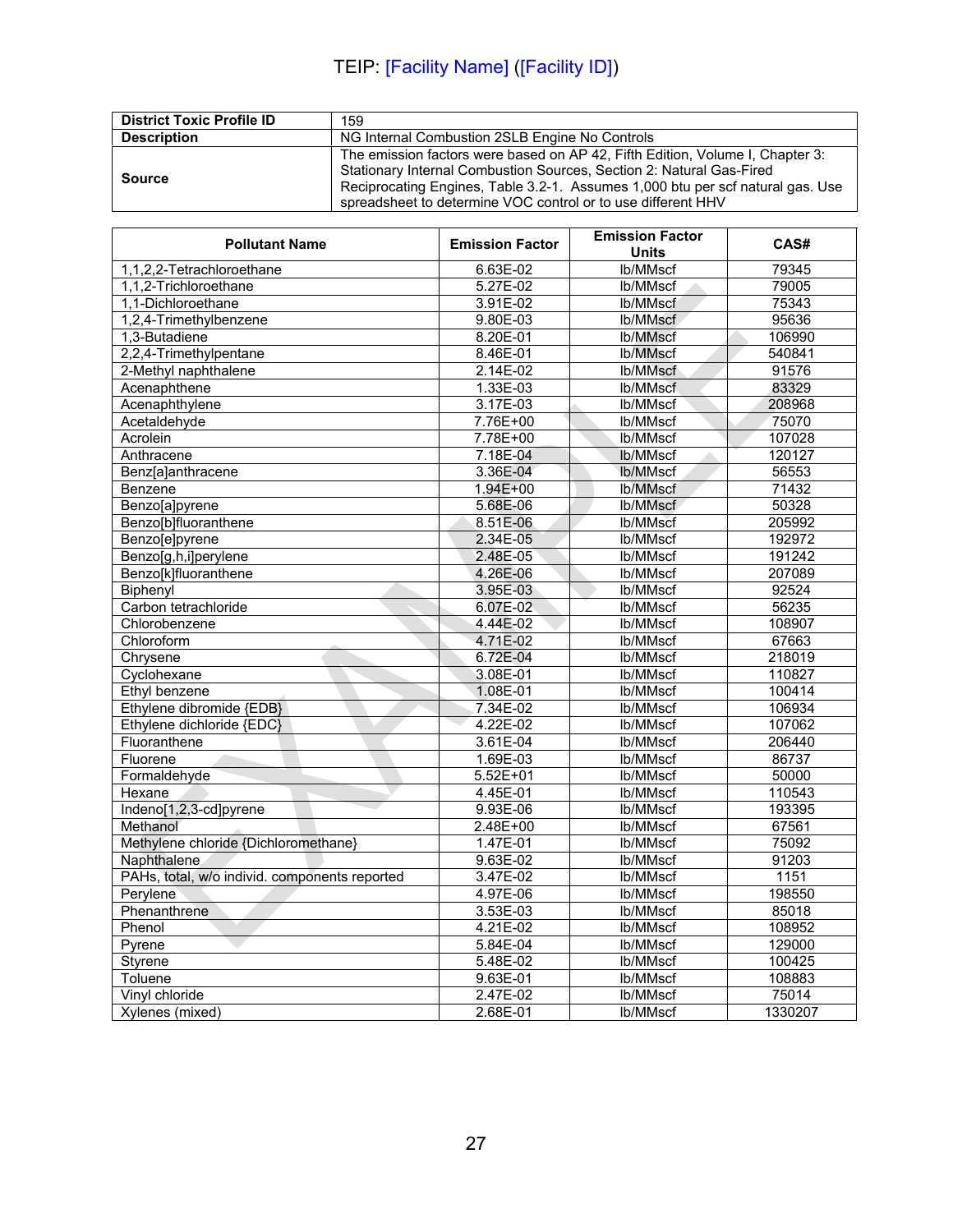| <b>District Toxic Profile ID</b> | 160                                                                                                                                                                                                                                                                                                     |
|----------------------------------|---------------------------------------------------------------------------------------------------------------------------------------------------------------------------------------------------------------------------------------------------------------------------------------------------------|
| <b>Description</b>               | NG Internal Combustion 4SLB Engine No Controls                                                                                                                                                                                                                                                          |
| Source                           | The emission factors were based on AP 42, Fifth Edition, Volume I, Chapter 3:<br>Stationary Internal Combustion Sources, Section 2: Natural Gas-Fired<br>Reciprocating Engines, Table 3.2-2. Assumes 1,000 Btu per scf natural gas. Use<br>spreadsheet to determine VOC control or to use different HHV |

| <b>Pollutant Name</b>                         | <b>Emission Factor</b> | <b>Emission Factor</b><br><b>Units</b> | CAS#    |
|-----------------------------------------------|------------------------|----------------------------------------|---------|
| 1,1,2,2-Tetrachloroethane                     | 4.00E-02               | lb/MMscf                               | 79345   |
| 1,1,2-Trichloroethane                         | 3.18E-02               | lb/MMscf                               | 79005   |
| 1,1-Dichloroethane                            | 2.36E-02               | lb/MMscf                               | 75343   |
| 1,2,4-Trimethylbenzene                        | 1.43E-02               | lb/MMscf                               | 95636   |
| 1,3-Butadiene                                 | 2.67E-01               | lb/MMscf                               | 106990  |
| 2,2,4-Trimethylpentane                        | 2.50E-01               | lb/MMscf                               | 540841  |
| 2-Methyl naphthalene                          | 3.32E-02               | lb/MMscf                               | 91576   |
| Acenaphthene                                  | 1.25E-03               | lb/MMscf                               | 83329   |
| Acenaphthylene                                | 5.53E-03               | lb/MMscf                               | 208968  |
| Acetaldehyde                                  | 8.36E+00               | lb/MMscf                               | 75070   |
| Acrolein                                      | $5.14E + 00$           | lb/MMscf                               | 107028  |
| Benzene                                       | 4.40E-01               | lb/MMscf                               | 71432   |
| Benzo[b]fluoranthene                          | 1.66E-04               | lb/MMscf                               | 205992  |
| Benzo[e]pyrene                                | 4.15E-04               | lb/MMscf                               | 192972  |
| Benzo[g,h,i]perylene                          | 4.14E-04               | lb/MMscf                               | 191242  |
| Biphenyl                                      | 2.12E-01               | lb/MMscf                               | 92524   |
| Carbon tetrachloride                          | 3.67E-02               | lb/MMscf                               | 56235   |
| Chlorobenzene                                 | 3.04E-02               | lb/MMscf                               | 108907  |
| Chloroform                                    | 2.85E-02               | lb/MMscf                               | 67663   |
| Chrysene                                      | 6.93E-04               | lb/MMscf                               | 218019  |
| Ethyl benzene                                 | 3.97E-02               | lb/MMscf                               | 100414  |
| Ethylene dibromide {EDB}                      | 4.43E-02               | lb/MMscf                               | 106934  |
| Ethylene dichloride {EDC}                     | 2.36E-02               | lb/MMscf                               | 107062  |
| Fluoranthene                                  | 1.11E-03               | lb/MMscf                               | 206440  |
| Fluorene                                      | 5.67E-03               | lb/MMscf                               | 86737   |
| Formaldehyde                                  | $5.28E + 01$           | lb/MMscf                               | 50000   |
| Hexane                                        | $1.11E + 00$           | lb/MMscf                               | 110543  |
| Methanol                                      | 2.50E+00               | lb/MMscf                               | 67561   |
| Methylene chloride {Dichloromethane}          | 2.00E-02               | lb/MMscf                               | 75092   |
| Naphthalene                                   | 7.44E-02               | lb/MMscf                               | 91203   |
| PAHs, total, w/o individ. components reported | 7.75E-03               | lb/MMscf                               | 1151    |
| Phenanthrene                                  | 1.04E-02               | lb/MMscf                               | 85018   |
| Phenol                                        | 2.40E-02               | lb/MMscf                               | 108952  |
| Pyrene                                        | 1.36E-03               | lb/MMscf                               | 129000  |
| <b>Styrene</b>                                | 2.36E-02               | lb/MMscf                               | 100425  |
| Toluene                                       | 4.08E-01               | lb/MMscf                               | 108883  |
| Vinyl chloride                                | 1.49E-02               | lb/MMscf                               | 75014   |
| Xylenes (mixed)                               | 1.84E-01               | lb/MMscf                               | 1330207 |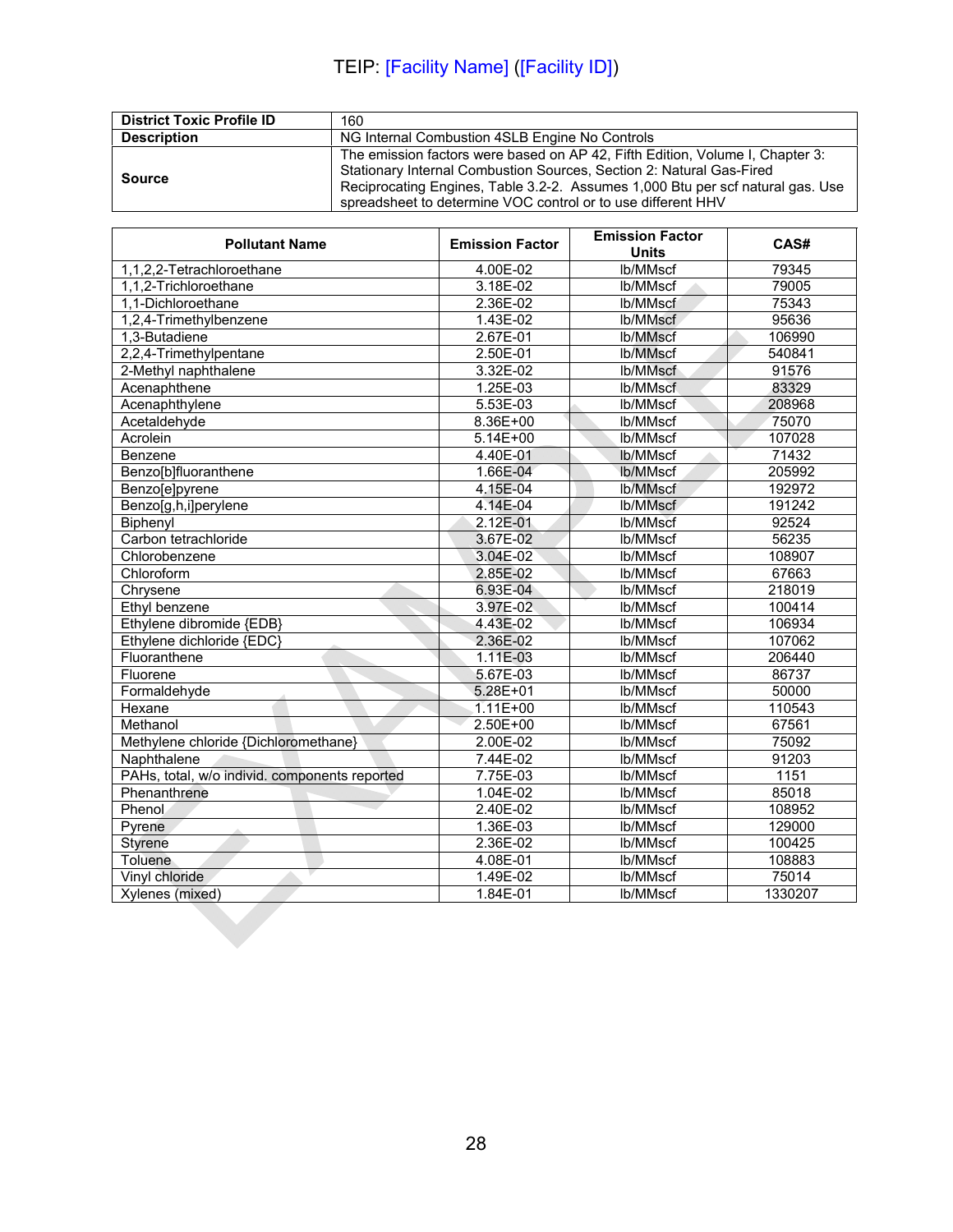| <b>District Toxic Profile ID</b> | 161                                                                                                                                                                                                                                                                                                       |
|----------------------------------|-----------------------------------------------------------------------------------------------------------------------------------------------------------------------------------------------------------------------------------------------------------------------------------------------------------|
| <b>Description</b>               | NG Internal Combustion 4SRB Engine No Controls                                                                                                                                                                                                                                                            |
| Source                           | The emission factors were based on AP 42, Fifth Edition, Volume I, Chapter 3:<br>Stationary Internal Combustion Sources, Section 2: Natural Gas-Fired<br>Reciprocating Engines, Table 3.2-3. Assumes 1,000 Btu's per scf natural gas.<br>Use spreadsheet to determine VOC control or to use different HHV |

| <b>Pollutant Name</b>                         | <b>Emission Factor</b> | <b>Emission Factor</b><br><b>Units</b> | CAS#    |
|-----------------------------------------------|------------------------|----------------------------------------|---------|
| 1,1,2,2-Tetrachloroethane                     | 2.53E-02               | lbs/MMscf                              | 79345   |
| 1,1,2-Trichloroethane                         | 1.53E-02               | lbs/MMscf                              | 79005   |
| 1,1-Dichloroethane                            | 1.13E-02               | lbs/MMscf                              | 75343   |
| 1.3-Butadiene                                 | 6.63E-01               | lbs/MMscf                              | 106990  |
| Acetaldehyde                                  | 2.79E+00               | lbs/MMscf                              | 75070   |
| Acrolein                                      | $2.63E + 00$           | lbs/MMscf                              | 107028  |
| Benzene                                       | $1.58E + 00$           | lbs/MMscf                              | 71432   |
| Carbon tetrachloride                          | 1.77E-02               | lbs/MMscf                              | 56235   |
| Chlorobenzene                                 | 1.29E-02               | lbs/MMscf                              | 108907  |
| Chloroform                                    | 1.37E-02               | lbs/MMscf                              | 67663   |
| Ethyl benzene                                 | 2.48E-02               | lbs/MMscf                              | 100414  |
| Ethylene dibromide {EDB}                      | 2.13E-02               | lbs/MMscf                              | 106934  |
| Ethylene dichloride {EDC}                     | 1.13E-02               | lbs/MMscf                              | 107062  |
| Formaldehyde                                  | $2.05E + 01$           | lbs/MMscf                              | 50000   |
| Methanol                                      | $3.06E + 00$           | lbs/MMscf                              | 67561   |
| Methylene chloride {Dichloromethane}          | 4.12E-02               | lbs/MMscf                              | 75092   |
| Naphthalene                                   | 9.71E-02               | lbs/MMscf                              | 91203   |
| PAHs, total, w/o individ. components reported | 4.39E-02               | lbs/MMscf                              | 1151    |
| Styrene                                       | 1.19E-02               | lbs/MMscf                              | 100425  |
| Toluene                                       | 5.58E-01               | lbs/MMscf                              | 108883  |
| Vinyl chloride                                | 7.18E-03               | lbs/MMscf                              | 75014   |
| Xylenes (mixed)                               | 1.95E-01               | lbs/MMscf                              | 1330207 |
|                                               |                        |                                        |         |

| <b>District Toxic Profile ID</b> | 162                                                                                                                                                                                                                   |
|----------------------------------|-----------------------------------------------------------------------------------------------------------------------------------------------------------------------------------------------------------------------|
| <b>Description</b>               | NG Internal Combustion - Turbine w/o Catalyst                                                                                                                                                                         |
| <b>Source</b>                    | The emission factors were based on AP 42, Fifth Edition, Volume I, Chapter 3:<br>Stationary Internal Combustion Sources, Section 3: Stationary Gas Turbines,<br>Table 3.1-3. Assumes 1,000 Btu's per scf natural gas. |
|                                  |                                                                                                                                                                                                                       |

| <b>Pollutant Name</b>                                  | <b>Emission Factor</b> | <b>Emission Factor</b><br>Units | CAS#    |
|--------------------------------------------------------|------------------------|---------------------------------|---------|
| 1,3-Butadiene                                          | 4.30E-04               | lb/MMscf                        | 106990  |
| Acetaldehyde                                           | 4.00E-02               | lb/MMscf                        | 75070   |
| Acrolein                                               | 6.40E-03               | lb/MMscf                        | 107028  |
| Benzene                                                | 1.20E-02               | lb/MMscf                        | 71432   |
| Ethyl benzene                                          | 3.20E-02               | lb/MMscf                        | 100414  |
| Formaldehyde                                           | 7.10E-01               | lb/MMscf                        | 50000   |
| Naphthalene                                            | 1.30E-03               | lb/MMscf                        | 91203   |
| PAHs, total, with individ. components also<br>reported | 2.20E-03               | lb/MMscf                        | 1150    |
| Propylene oxide                                        | 2.90E-02               | lb/MMscf                        | 75569   |
| Toluene                                                | 1.30E-01               | lb/MMscf                        | 108883  |
| Xylenes (mixed)                                        | 6.40E-02               | lb/MMscf                        | 1330207 |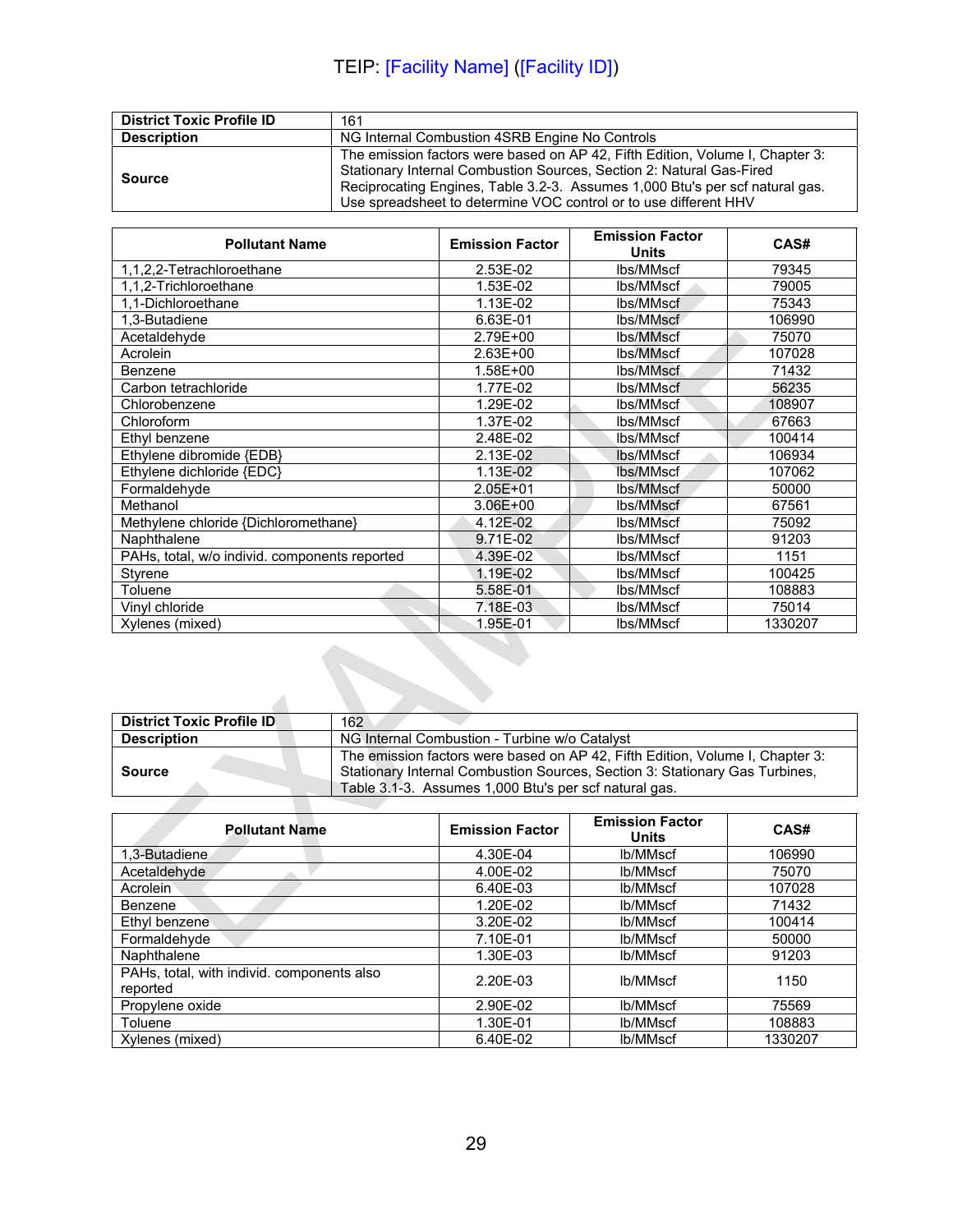| <b>District Toxic Profile ID</b> | 163                                                                                                                                                                                                                   |
|----------------------------------|-----------------------------------------------------------------------------------------------------------------------------------------------------------------------------------------------------------------------|
| <b>Description</b>               | NG Internal Combustion - Turbine w/ Catalyst                                                                                                                                                                          |
| <b>Source</b>                    | The emission factors were based on AP 42, Fifth Edition, Volume I, Chapter 3:<br>Stationary Internal Combustion Sources, Section 3: Stationary Gas Turbines,<br>Table 3.1-3. Assumes 1,000 Btu's per scf natural gas. |

| <b>Pollutant Name</b>                                  | <b>Emission Factor</b> | <b>Emission Factor</b><br>Units | CAS#    |
|--------------------------------------------------------|------------------------|---------------------------------|---------|
| 1,3-Butadiene                                          | 4.30E-04               | lbs/MMscf                       | 106990  |
| Acetaldehyde                                           | 4.00E-02               | lbs/MMscf                       | 75070   |
| Acrolein                                               | 6.40E-03               | lbs/MMscf                       | 107028  |
| Benzene                                                | 9.10E-04               | lbs/MMscf                       | 71432   |
| Ethyl benzene                                          | 3.20E-02               | lbs/MMscf                       | 100414  |
| Formaldehyde                                           | 2.00E-02               | lbs/MMscf                       | 50000   |
| Naphthalene                                            | 1.30E-03               | lbs/MMscf                       | 91203   |
| PAHs, total, with individ. components also<br>reported | 2.20E-03               | lbs/MMscf                       | 1150    |
| Propylene oxide                                        | 2.90E-02               | lbs/MMscf                       | 75569   |
| Toluene                                                | 1.30E-01               | lbs/MMscf                       | 108883  |
| Xylenes (mixed)                                        | 6.40E-02               | lbs/MMscf                       | 1330207 |